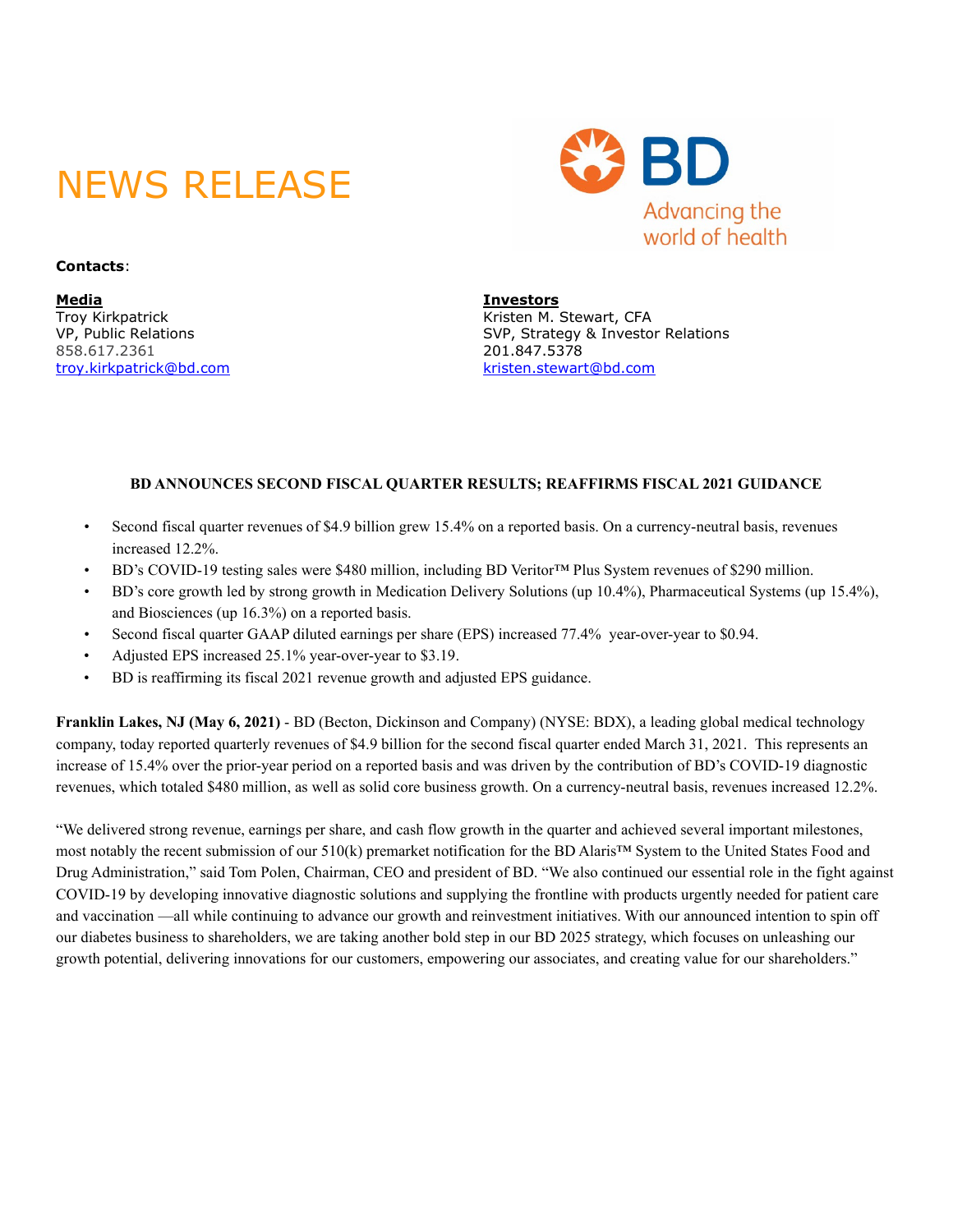### **Second Fiscal Quarter 2021 Operating Results**

As reported, diluted EPS for the second fiscal quarter were \$0.94, compared with \$0.53 in the prior-year period, which represents an increase of 77.4%. Adjusted diluted EPS were \$3.19, compared with \$2.55 in the prior-year period, which represents an increase of 25.1%, or 22.7% on a currency-neutral basis.

### **Segment Results**

In the **BD Medical** segment, worldwide revenues for the second fiscal quarter of \$2.3 billion increased 7.4% versus the prior-year period on a reported basis and 4.7% on a currency-neutral basis. Medical segment revenues reflect growth in the Medication Delivery Solutions (MDS) and Pharmaceutical Systems units. Revenues in the MDS unit reflected strong performance associated with the unit's core products, despite continued lower utilization of healthcare globally as a result of the COVID-19 pandemic. MDS revenue growth benefited from global sales of syringes relating to COVID-19 vaccination efforts and U.S. sales of catheters and medication delivery devices. International revenue growth in MDS reflects a favorable comparison to the prior-year quarter, which was impacted by COVID-19 pandemic-related declines in China. Performance in the Medication Management Solutions unit reflects a decline in the unit's international infusion systems business, partially offset by growth in the unit's international dispensing business. We submitted our 510(k) premarket notification to the United States Food and Drug Administration for the BD Alaris™ System in April 2021. The 510(k) submission is intended to bring the regulatory clearance for the BD Alaris™ System up-to-date, implement new features to address the open recall issues and provide other updates, including a new version of BD Alaris™ System software that will provide clinical, operational and cybersecurity updates. Revenues in the Pharmaceutical Systems unit reflect continued strong demand for prefillable products. Revenues in the Diabetes Care unit were comparable to the prior-year period, which benefited from increased U.S. orders from retailers and distributors in response to the COVID-19 pandemic. Additionally, Diabetes Care revenues were unfavorably impacted by the accelerated timing of orders into the first quarter of fiscal year 2021 in preparation for a new product introduction.

In the **BD Life Sciences** segment, worldwide revenues for the quarter of \$1.6 billion increased 42.5% over the prior-year period as reported, or 37.7% on a currency-neutral basis. The segment's growth was primarily driven by the Integrated Diagnostic Solutions unit's sales related to COVID-19 diagnostic testing of \$480 million, which includes BD Veritor™ Plus System revenues of \$290 million, with the remaining revenues related to the BD Max™ COVID-19 tests and specimen collection and transport. Growth in the Integrated Diagnostic Solutions unit was unfavorably impacted by the lack of a traditional influenza season in 2021. While routine diagnostic testing levels have not yet fully recovered to pre-pandemic levels, growth was observed in specific high-acuity settings like specimen management and ID/AST testing. Performance in the Biosciences unit reflects a strong recovery in demand for research instruments and reagents, as well as for clinical instruments.

In the **BD Interventional** segment, worldwide revenues for the quarter of \$1.0 billion increased 2.1% over the prior-year period as reported and were flat on a currency-neutral basis. The segment's revenues reflect growth in the Peripheral Intervention and Urology and Critical Care units. The Interventional segment's revenue growth was unfavorably impacted by resurgences of COVID-19 infections globally during the quarter and also by a comparison to the prior-year period, which was only partially impacted by the pandemic. The decline in medical procedures and healthcare utilization is most pronounced in our Surgery and Peripheral Interventional units. Performance in the Peripheral Intervention unit reflects growth from sales of peripheral arterial disease solutions, including growth attributable to the unit's acquisition of Straub Medical AG, which occurred in the third quarter of fiscal year 2020. The Peripheral Intervention unit's revenues also reflect strong growth in China. Revenues in the Urology and Critical Care unit reflect continued strength in sales of acute urology products and sales of the unit's targeted temperature management portfolio.

#### **Geographic Results**

Second fiscal quarter U.S. revenues of \$2.5 billion increased 1.9% over the prior-year period. Growth in the U.S. was primarily driven by sales related to COVID-19 diagnostic testing in the Life Sciences segment's Integrated Diagnostic Solutions unit, as noted above. U.S. revenues also reflect growth in the Medical segment's MDS unit and in the Life Sciences segment's Biosciences unit, as well as in the Interventional segment's Urology and Critical Care unit. As discussed above, resurgences of COVID-19 infections during the quarter in the United States unfavorably impacted revenues in the Interventional segment's Surgery and Peripheral Intervention units.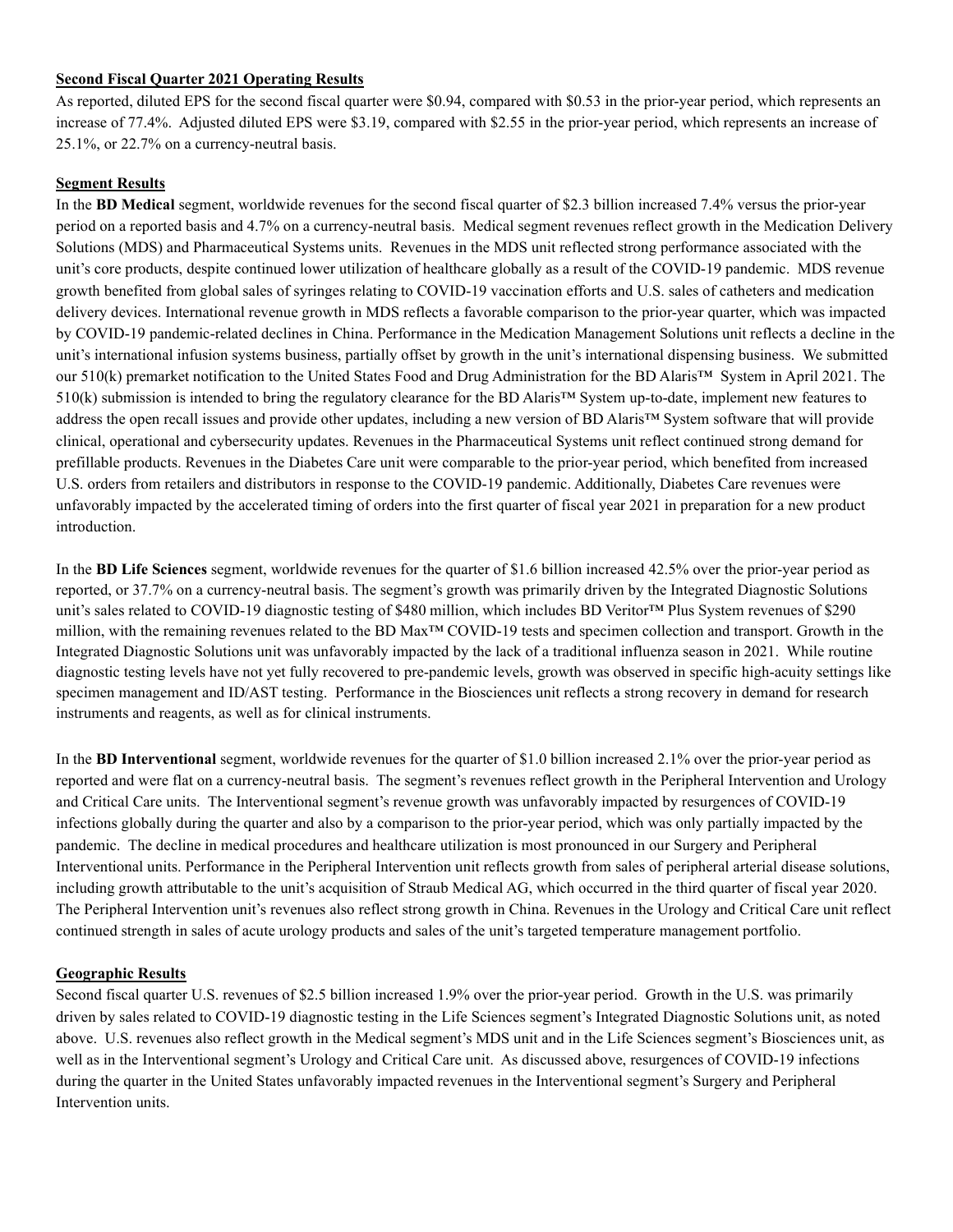Revenues outside of the U.S. of \$2.4 billion increased 33.0% from the prior-year period on a reported basis and 25.7% on a currencyneutral basis, primarily driven by COVID-19 diagnostic testing-related sales in the Life Sciences segment's Integrated Diagnostic Solutions unit, as discussed further above. International revenues in the second quarter were also favorably impacted by growth in the Medical segment's MDS unit and Pharmaceutical Systems units, as well as by sales in the Life Sciences segment's Biosciences unit and the Interventional segment's Peripheral Intervention unit.

### **Capital Allocation**

Cash and cash equivalents were \$3.7 billion at the end of the second fiscal quarter. BD is committed to a balanced capital allocation strategy that includes both organic investments and tuck-in acquisitions, a competitive dividend, and the restart of a share repurchase program, while maintaining full investment grade credit ratings. The company currently has an outstanding share repurchase authorization with 7,857,742 common shares remaining.

BD has maintained a share repurchase authorization since 2013, giving the company the ability to repurchase shares of the company's common stock through open market purchases, privately negotiated transactions or other methods. The current authorization does not require the repurchase of shares and there is no guarantee that shares will be repurchased. The actual timing, manner, number, and value of shares repurchased under the program will be determined by management at its discretion and will depend on a number of factors, including the market price of BD's common stock, general market and economic conditions and other business considerations.

### **Recent Business Highlights**

BD continues to advance an innovation-driven growth strategy. Highlights include:

- BD announced 510(k) clearance of its Pristine™ Long-Term Hemodialysis Catheter, a differentiated product that adds to the company's diversified portfolio that supports clinicians who care for patients with end stage kidney disease who require hemodialysis.
- BD acquired GSL Solutions, Inc., a provider of smart medication storage and tracking devices that expands BD's medication management capabilities to further meet the needs of retail and outpatient pharmacies.
- The company announced several innovations in its COVID-19 diagnostic testing solutions portfolio:
	- BD, along with its partner CerTest Biotec, announced the addition of saliva to the CE marked VIASURE SARS-CoV-2 (N1 + N2) Real Time PCR Detection Kit for the BD MAX™ Molecular Diagnostic System, providing users more flexibility with three alternatives for specimen collection and offering patients a non-invasive way to be tested for COVID-19 with the sensitivity and specificity of the RT-PCR method.
	- BD was granted an Emergency Use Authorization (EUA) from the U.S. Food and Drug Administration (FDA) for the BD Veritor™ Plus System rapid antigen test to be used for SARS-CoV-2 screening through serial testing of asymptomatic individuals.
	- The company announced it was granted FDA EUA for a new, rapid antigen test that can detect SARS-CoV-2, influenza A and influenza B in a single test with definitive positive or negative individual digital display readouts for all three in about 15 minutes.
	- BD announced it is collaborating with ImageMover to offer a companion mobile app that enables more streamlined reporting of SARS-CoV-2 rapid antigen testing results performed on the BD Veritor™ Plus System at everyday testing locations, such as schools and businesses.
	- BD announced a collaboration with Scanwell Health to create an at-home rapid test for SARS-CoV-2 using a BD antigen test and the Scanwell Health mobile app.
	- BD announced it received FDA EUA and CE Mark for a new combination molecular test run on the BD MAX™ System to detect both SARS-CoV-2 and Influenza A+B in a single test, with results in two to three hours.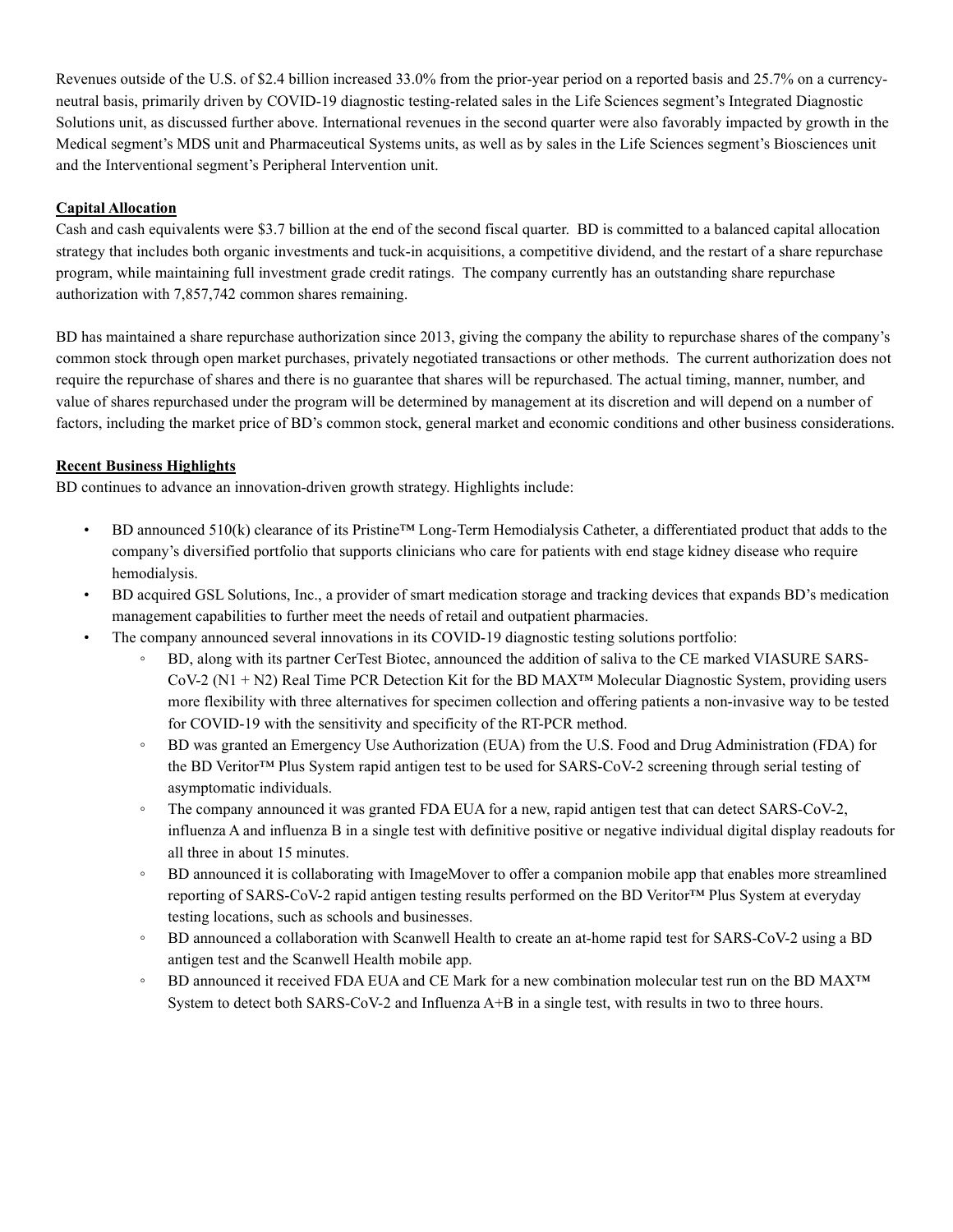### **Corporate Responsibility**

As a purpose-driven company working to create positive societal impact, BD has a long-standing commitment to *Advancing the World of Health* by expanding access to quality health care and supporting healthy and resilient communities throughout the world. We view sustainability as a portfolio of complementary initiatives and actions that help us achieve our long-term goals.

Recent and second fiscal quarter highlights:

- BD is committed to racial justice and equity, and our purpose of *Advancing the world of health*™ is a promise for all people. In this spirit, the company most recently committed to:
	- A donation in memory of George Floyd to a legal defense fund that advocates for racial justice.
	- A donation to the National Asian Pacific American Women's Forum to help combat anti-Asian bias and violence.
	- Sponsorship of the "Pioneers in Skirts" film.
	- A donation to four non-profit organizations committed to racial equity and social justice: The United Negro College Fund, The Equal Justice Initiative, Americares, and The National Association for the Advancement of Colored People (NAACP), on behalf of nearly 6,000 BD associates who participated in a 21-Day Social Justice Challenge.
	- Providing a grant to YWCA Northern New Jersey to support racial justice training in local communities.
- On Earth Day, BD affirmed its climate change targets as the first phase of its 2030+ sustainability goals. BD's pledge to be carbon neutral by 2040 across direct operations is consistent with our long-standing global health leadership. BD has committed to reducing Scope 1 and 2 greenhouse gas emissions 46% by 2030 (from its 2019 baseline) and to be carbon neutral across its direct operations by 2040. This science-based target is aligned with the 1.5°C global emissions reduction pathway.
- BD announced a \$1 million commitment to UNICEF USA as part of the company's long-standing support of UNICEF's efforts to eliminate maternal and neonatal tetanus.
- The company announced its BD MAX™ Molecular Multi-Drug Resistant Tuberculosis test was included in the moderate complexity automated NAAT class of molecular diagnostic technologies that were recognized for high diagnostic accuracy for tuberculosis testing by the World Health Organization (WHO) in advance of an update to its guidelines for TB diagnostic tests.
- BD announced it is investing \$65 million in its in-house capacity for manufacturing and sterilization for key supply chain infrastructure to increase the resiliency of U.S. medical device supply.
- The company is proud to have recently received several awards, including the Rapid Ratings Innovation Award for innovation and security in our supply chain, recognition by Clarivate as one of their Top 100 Global Innovators—our sixth time being named to their list, and the Frost & Sullivan 2020 Global Technology Innovation Award.

# **Fiscal 2021 Outlook for Full Year**

The COVID-19 pandemic continues to impact the global economy and health care utilization trends. The company's fiscal 2021 outlook includes several assumptions, including no significant change in utilization or procedure volumes associated with COVID-19 resurgences. Management will discuss its outlook and several assumptions on its second fiscal quarter earnings call.

The company continues to expect fiscal year 2021 revenues to grow 12% to 14% on an as reported basis and 10% to 12% on a currency-neutral basis. Foreign currency is expected to contribute approximately 200 basis points to revenue growth.

The company continues to expect fiscal year 2021 adjusted diluted EPS to be between \$12.75 and \$12.85. This adjusted EPS guidance range represents growth of approximately 25% to 26% over fiscal 2020 adjusted diluted EPS of \$10.20, and includes a contribution of approximately 100 basis points from foreign currency. On a currency-neutral basis, the company continues to expect adjusted diluted EPS to grow 24% to 25%.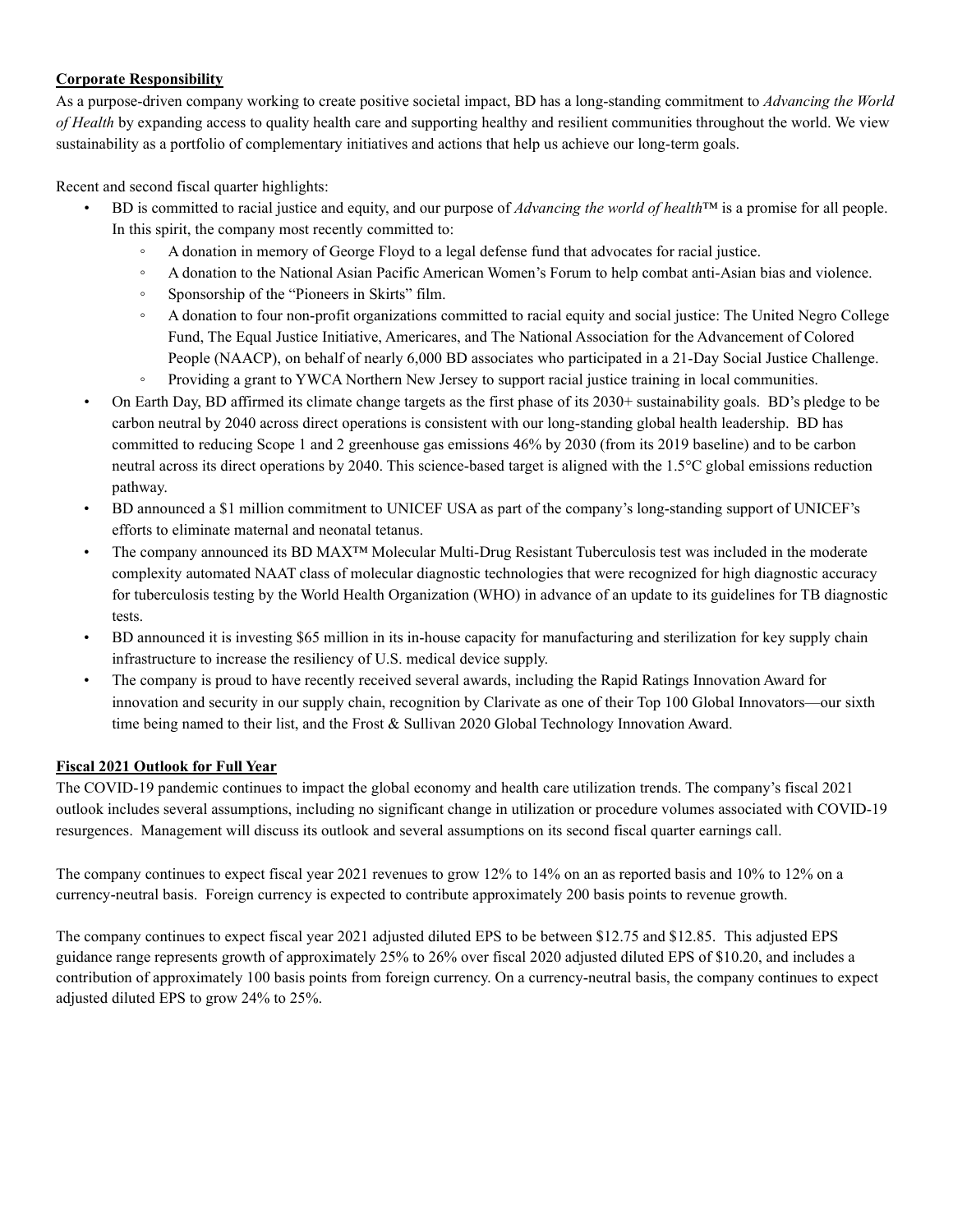Adjusted diluted EPS for fiscal 2021 excludes potential charges or gains that may be recorded during the fiscal year, such as, among other things, the non-cash amortization of intangible assets, acquisition-related charges, spin-off related charges, and certain tax matters. BD does not attempt to provide reconciliations of forward-looking non-GAAP EPS guidance to the comparable GAAP measure because the impact and timing of these potential charges or gains is inherently uncertain and difficult to predict and is unavailable without unreasonable efforts. In addition, the company believes such reconciliations would imply a degree of precision and certainty that could be confusing to investors. Such items could have a substantial impact on GAAP measures of BD's financial performance.

### **Conference Call and Presentation Materials**

A conference call regarding BD's second quarter results will be broadcast live on BD's website, www.bd.com/investors at 8:00 a.m. (ET) **Thursday, May 6, 2021**. The accompanying slides will be available on BD's website, www.bd.com/investors at 6:00 a.m. (ET). The conference call will be available for replay on BD's website, www.bd.com/investors, or at 1-855-859-2056 (domestic) and 1-404- 537-3406 (international) through the close of business on Thursday, May 13, 2021, confirmation number 6334356.

#### **Non-GAAP Financial Measures/Financial Tables**

This news release contains certain non-GAAP financial measures. These include revenue growth rates on a currency-neutral basis and adjusted earnings per share. These non-GAAP financial measures are not in accordance with generally accepted accounting principles in the United States. BD management believes that the use of non-GAAP measures to adjust for items that are considered by management to be outside of BD's underlying operational results or that affect period to period comparability helps investors to gain a better understanding of our performance year-over-year, to analyze underlying trends in our businesses, to analyze our base operating results, and understand future prospects. Management uses these non-GAAP financial measures to measure and forecast the company's performance, especially when comparing such results to previous periods or forecasts. We believe presenting such adjusted metrics provides investors with greater transparency to the information used by BD management for its operational decision-making and for comparison for other companies within the medical technology industry. Although BD's management believes non-GAAP results are useful in evaluating the performance of its business, its reliance on these measures is limited since items excluded from such measures may have a material impact on BD's net income, earnings per share or cash flows calculated in accordance with GAAP. Therefore, management typically uses non-GAAP results in conjunction with GAAP results to address these limitations. BD strongly encourages investors to review its consolidated financial statements and publicly filed reports in their entirety and cautions investors that the non-GAAP measures used by BD may differ from similar measures used by other companies, even when similar terms are used to identify such measures. Non-GAAP measures should not be considered replacements for, and should be read together with, the most comparable GAAP financial measures.

Reconciliations of these and other non-GAAP measures to the comparable GAAP measures are included in the attached financial tables. Within the attached financial tables presented, certain columns and rows may not add due to the use of rounded numbers. Percentages and earnings per share amounts presented are calculated from the underlying amounts.

Current and prior-year adjusted diluted earnings per share results exclude, among other things, the impact of purchase accounting adjustments, integration and restructuring costs, certain legal defense and product remediation costs, certain regulatory costs, certain asset impairments, spin-off related charges and the impact of the extinguishment of debt.

We also provide these measures, as well as revenues, on a currency-neutral basis after eliminating the effect of foreign currency translation, where applicable. We calculate foreign currency-neutral percentages by converting our current-period local currency financial results using the prior period foreign currency exchange rates and comparing these adjusted amounts to our current-period results. Reconciliations of these amounts to the most directly comparable GAAP measures are included in the tables at the end of this release.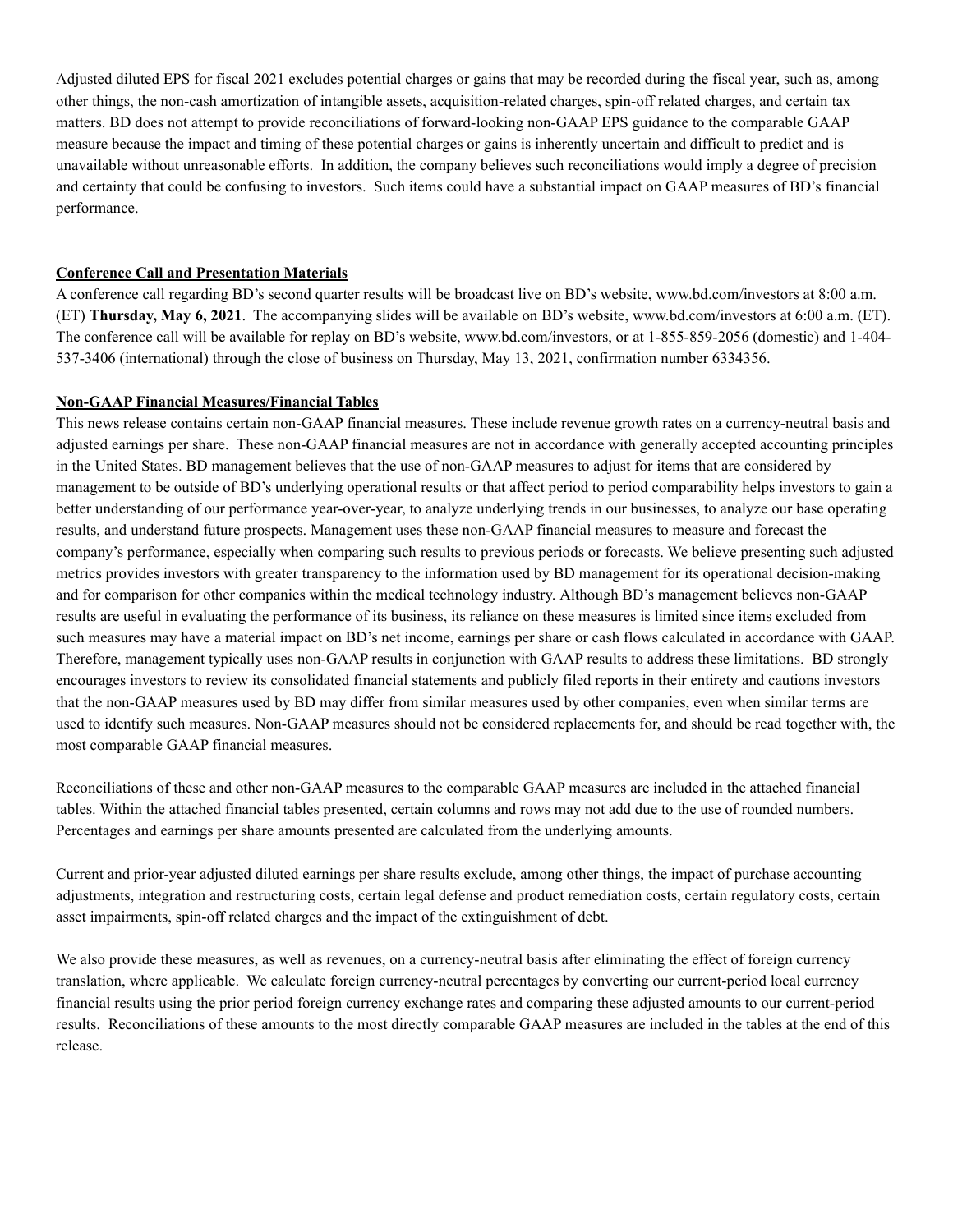#### **About BD**

BD is one of the largest global medical technology companies in the world and is advancing the world of health by improving medical discovery, diagnostics and the delivery of care. The company supports the heroes on the frontlines of health care by developing innovative technology, services and solutions that help advance both clinical therapy for patients and clinical process for health care providers. BD and its 70,000 employees have a passion and commitment to help enhance the safety and efficiency of clinicians' care delivery process, enable laboratory scientists to accurately detect disease and advance researchers' capabilities to develop the next generation of diagnostics and therapeutics. BD has a presence in virtually every country and partners with organizations around the world to address some of the most challenging global health issues. By working in close collaboration with customers, BD can help enhance outcomes, lower costs, increase efficiencies, improve safety and expand access to health care. For more information on BD, please visit bd.com or connect with us on LinkedIn at www.linkedin.com/company/bd1/ and Twitter @BDandCo.

#### \*\*\*

*This press release contains certain estimates and other forward-looking statements (as defined under Federal securities laws) regarding BD's future prospects and performance, including, but not limited to, future revenues and earnings per share, capital deployment, and the proposed spin-off of the diabetes business, including the anticipated benefits of the spin-off. All such statements are based upon current expectations of BD and involve a number of business risks and uncertainties. Actual results could vary materially from anticipated results described, implied or projected in any forward-looking statement. With respect to forward-looking statements contained herein, a number of factors could cause actual results to vary materially. These factors include, but are not limited to, risks relating to the impact of the COVID-19 pandemic on our business (including decreases in the demand for our products, any disruptions to our operations and our supply chain and uncertainty regarding the level of demand and pricing for our COVID-19 diagnostics testing); product efficacy or safety concerns resulting in product recalls or actions being taken with respect to our products; new or changing laws and regulations impacting our business (including the imposition of tariffs or changes in laws impacting international trade) or changes in enforcement practices with respect to such laws; fluctuations in costs and availability of raw materials and in BD's ability to maintain favorable supplier arrangements and relationships; legislative or regulatory changes to the U.S. or foreign healthcare systems, potential cuts in governmental healthcare spending (including China's volume-based procurement tender process) or governmental or private measures to contain healthcare costs, including changes in pricing and reimbursement policies, which could result in reduced demand for our products or downward pricing pressure; changes in interest or foreign currency exchange rates; adverse changes in regional, national or foreign economic conditions, particularly in emerging markets, including any impact on our ability to access credit markets and finance our operations, the demand for our products and services, or our suppliers*' *ability to provide products needed for our operations; the adverse impact of cyber-attacks on our information systems or products; competitive factors including technological advances and new products introduced by competitors; interruptions in our supply chain, manufacturing or sterilization processes; pricing and market pressures; difficulties inherent in product development, delays in product introductions and uncertainty of market acceptance of new products; adverse changes in geopolitical conditions; increases in energy costs and their effect on, among other things, the cost of producing BD's products; the remediation of our infusion pump business (including risks relating to regulatory clearance and market acceptance of the BD Alaris™ System*); our ability to successfully integrate any businesses we acquire; uncertainties of litigation and/or investigations and/or *subpoenas (as described in BD's filings with the Securities and Exchange Commission); issuance of new or revised accounting standards; risks associated with the impact, timing or terms of the spin-off; risks associated with the expected benefits and costs of the spin-off, including the risk that the expected benefits of the spin-off will not be realized within the expected time frame, in full or at all, and the risk that conditions to the spin-off will not be satisfied and/or that the spin-off will not be completed within the expected time frame, on the expected terms or at all; the expected qualification of the spin-off as a tax-free transaction for U.S. federal income tax purposes, including whether or not an IRS ruling will be sought or obtained; the risk that any consents or approvals required in connection with the spin-off will not be received or obtained within the expected time frame, on the expected terms or at all; risks associated with expected financing transactions undertaken in connection with the spin-off and risks associated with indebtedness incurred in connection with the spin-off; the risk that dis-synergy costs, costs of restructuring transactions and other costs incurred in connection with the spin-off will exceed our estimates; and the impact of the spin-off on our businesses and the risk that the spin-off may be more difficult, time-consuming or costly than expected, including the impact on our resources, systems, procedures and controls, diversion of management's attention and the impact on relationships with customers, suppliers, employees and other business counterparties, as well as other factors discussed in BD's filings with the Securities and Exchange Commission. There can be no*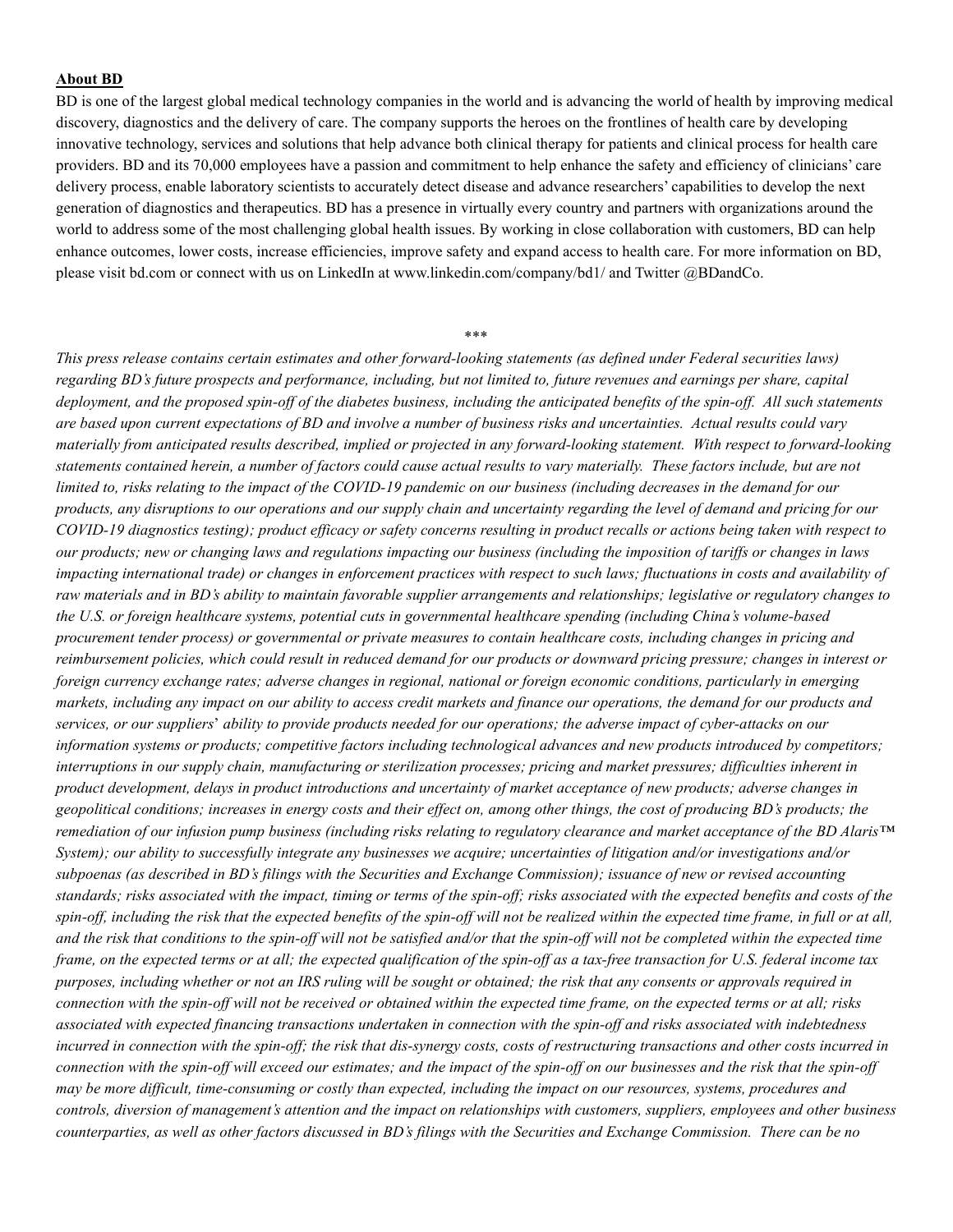*assurance that BD's spin-off will in fact be completed in the manner described or at all. We do not intend to update any forwardlooking statements to reflect events or circumstances after the date hereof except as required by applicable laws or regulations.*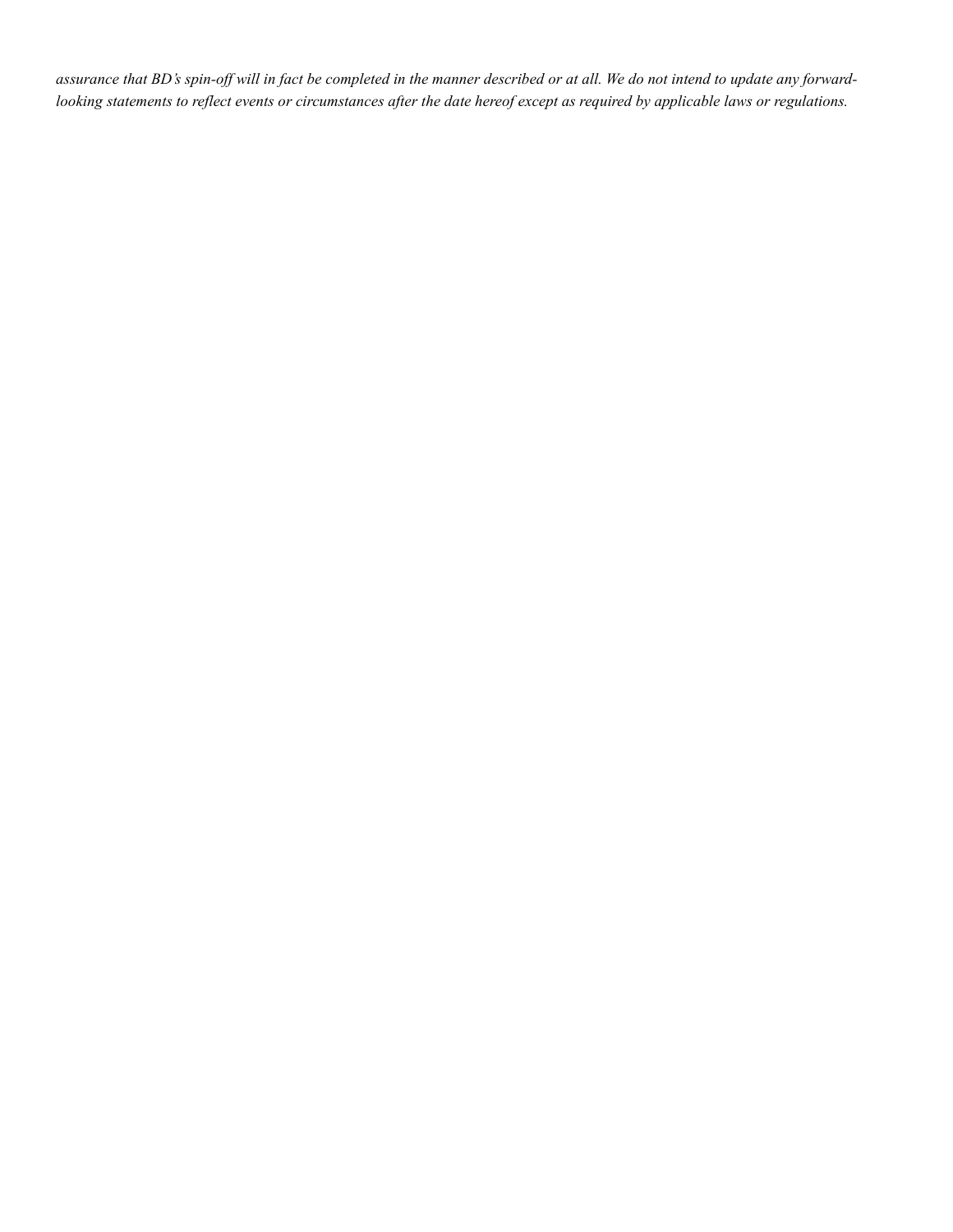### BECTON DICKINSON AND COMPANY

## CONSOLIDATED INCOME STATEMENTS

(Unaudited; Amounts in millions, except share and per share data)

|                                           | Three Months Ended March 31, |                       |            |  |  |  |
|-------------------------------------------|------------------------------|-----------------------|------------|--|--|--|
|                                           | 2021                         | 2020                  | $%$ Change |  |  |  |
| <b>REVENUES</b>                           | \$4,907                      | \$4,253               | 15.4       |  |  |  |
|                                           |                              |                       |            |  |  |  |
| Cost of products sold                     | 2,661                        | 2,520                 | 5.6        |  |  |  |
| Selling and administrative expense        | 1,148                        | 1,025                 | 12.1       |  |  |  |
| Research and development expense          | 317                          | 264                   | 19.9       |  |  |  |
| Acquisitions and other restructurings     | 52                           | 75                    | (30.8)     |  |  |  |
| Other operating expense                   | 296                          |                       | 100.0      |  |  |  |
| TOTAL OPERATING COSTS AND EXPENSES        | 4,473                        | 3,884                 | 15.2       |  |  |  |
| OPERATING INCOME                          | 434                          | 370                   | 17.4       |  |  |  |
|                                           |                              |                       |            |  |  |  |
| Interest expense                          | (124)                        | (134)                 | (7.5)      |  |  |  |
| Interest income                           | $\overline{2}$               | $\overline{2}$        | 22.0       |  |  |  |
| Other expense, net                        | (8)                          | (38)                  | 79.1       |  |  |  |
| <b>INCOME BEFORE INCOME TAXES</b>         | 305                          | 200                   | 52.4       |  |  |  |
| Income tax provision                      | 6                            | 17                    | (65.9)     |  |  |  |
| <b>NET INCOME</b>                         | 299                          | 183                   | 63.4       |  |  |  |
| Preferred stock dividends                 | (23)                         | (38)                  | (40.6)     |  |  |  |
| NET INCOME APPLICABLE TO COMMON           |                              |                       |            |  |  |  |
| <b>SHAREHOLDERS</b>                       | \$<br>277                    | \$<br>145             | 90.6       |  |  |  |
|                                           |                              |                       |            |  |  |  |
| <b>EARNINGS PER SHARE</b>                 |                              |                       |            |  |  |  |
| Basic Earnings per Share                  | $\mathbb{S}$<br>0.95         | 0.53<br>$\mathbf{\$}$ | 79.2       |  |  |  |
| Diluted Earnings per Share                | \$<br>0.94                   | \$<br>0.53            | 77.4       |  |  |  |
|                                           |                              |                       |            |  |  |  |
| AVERAGE SHARES OUTSTANDING (in thousands) |                              |                       |            |  |  |  |
| <b>Basic</b>                              | 291,095                      | 272,014               |            |  |  |  |
| Diluted                                   | 293,547                      | 275,037               |            |  |  |  |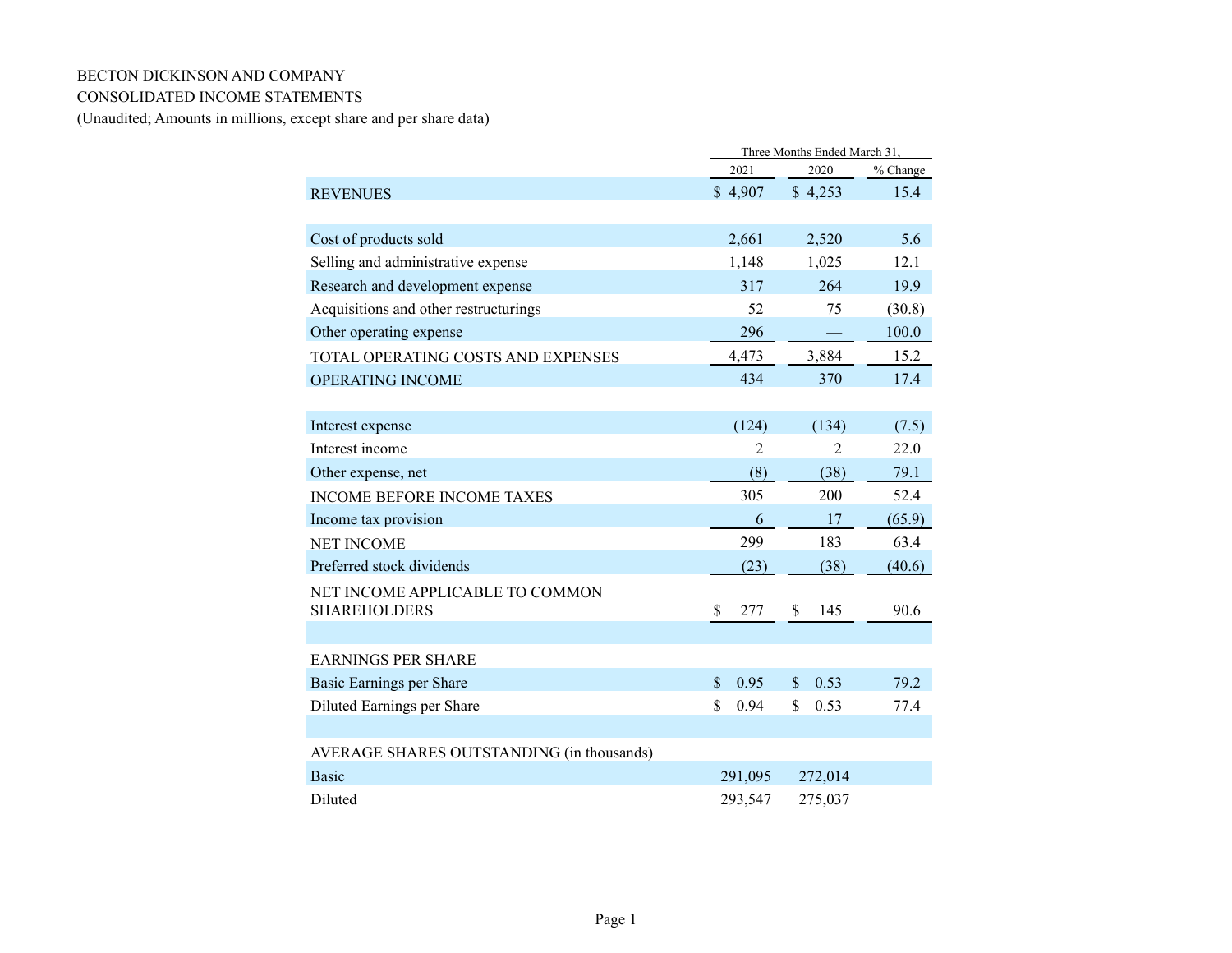# BECTON DICKINSON AND COMPANY CONSOLIDATED INCOME STATEMENTS

(Unaudited; Amounts in millions, except share and per share data)

|                                           | Six Months Ended March 31. |                       |          |  |  |  |  |  |
|-------------------------------------------|----------------------------|-----------------------|----------|--|--|--|--|--|
|                                           | 2021                       | 2020                  | % Change |  |  |  |  |  |
| <b>REVENUES</b>                           | \$10,223                   | \$8,479               | 20.6     |  |  |  |  |  |
|                                           |                            |                       |          |  |  |  |  |  |
| Cost of products sold                     | 5,244                      | 4,766                 | 10.0     |  |  |  |  |  |
| Selling and administrative expense        | 2,298                      | 2,146                 | 7.1      |  |  |  |  |  |
| Research and development expense          | 608                        | 535                   | 13.7     |  |  |  |  |  |
| Acquisitions and other restructurings     | 102                        | 161                   | (36.5)   |  |  |  |  |  |
| Other operating expense                   | 296                        |                       | 100.0    |  |  |  |  |  |
| <b>TOTAL OPERATING COSTS AND EXPENSES</b> | 8,547                      | 7,607                 | 12.4     |  |  |  |  |  |
| <b>OPERATING INCOME</b>                   | 1,676                      | 871                   | 92.3     |  |  |  |  |  |
|                                           |                            |                       |          |  |  |  |  |  |
| Interest expense                          | (242)                      | (270)                 | (10.1)   |  |  |  |  |  |
| Interest income                           | 5                          | 3                     | 39.9     |  |  |  |  |  |
| Other income (expense), net               | 24                         | (11)                  | 331.2    |  |  |  |  |  |
| <b>INCOME BEFORE INCOME TAXES</b>         | 1,462                      | 594                   | 146.0    |  |  |  |  |  |
| Income tax provision                      | 160                        | 134                   | 19.5     |  |  |  |  |  |
| <b>NET INCOME</b>                         | 1,302                      | 461                   | 182.8    |  |  |  |  |  |
| Preferred stock dividends                 | (45)                       | (76)                  | (40.6)   |  |  |  |  |  |
| NET INCOME APPLICABLE TO COMMON           |                            |                       |          |  |  |  |  |  |
| <b>SHAREHOLDERS</b>                       | 1,257<br>\$                | \$<br>385             | 226.8    |  |  |  |  |  |
|                                           |                            |                       |          |  |  |  |  |  |
| <b>EARNINGS PER SHARE</b>                 |                            |                       |          |  |  |  |  |  |
| Basic Earnings per Share                  | $\mathbf{\$}$<br>4.32      | 1.42<br>$\mathbf{\$}$ | 204.2    |  |  |  |  |  |
| Diluted Earnings per Share                | \$<br>4.28                 | \$<br>1.40            | 205.7    |  |  |  |  |  |
|                                           |                            |                       |          |  |  |  |  |  |
| AVERAGE SHARES OUTSTANDING (in thousands) |                            |                       |          |  |  |  |  |  |
| <b>Basic</b>                              | 290,839                    | 271,555               |          |  |  |  |  |  |
| Diluted                                   | 293,499                    | 275,173               |          |  |  |  |  |  |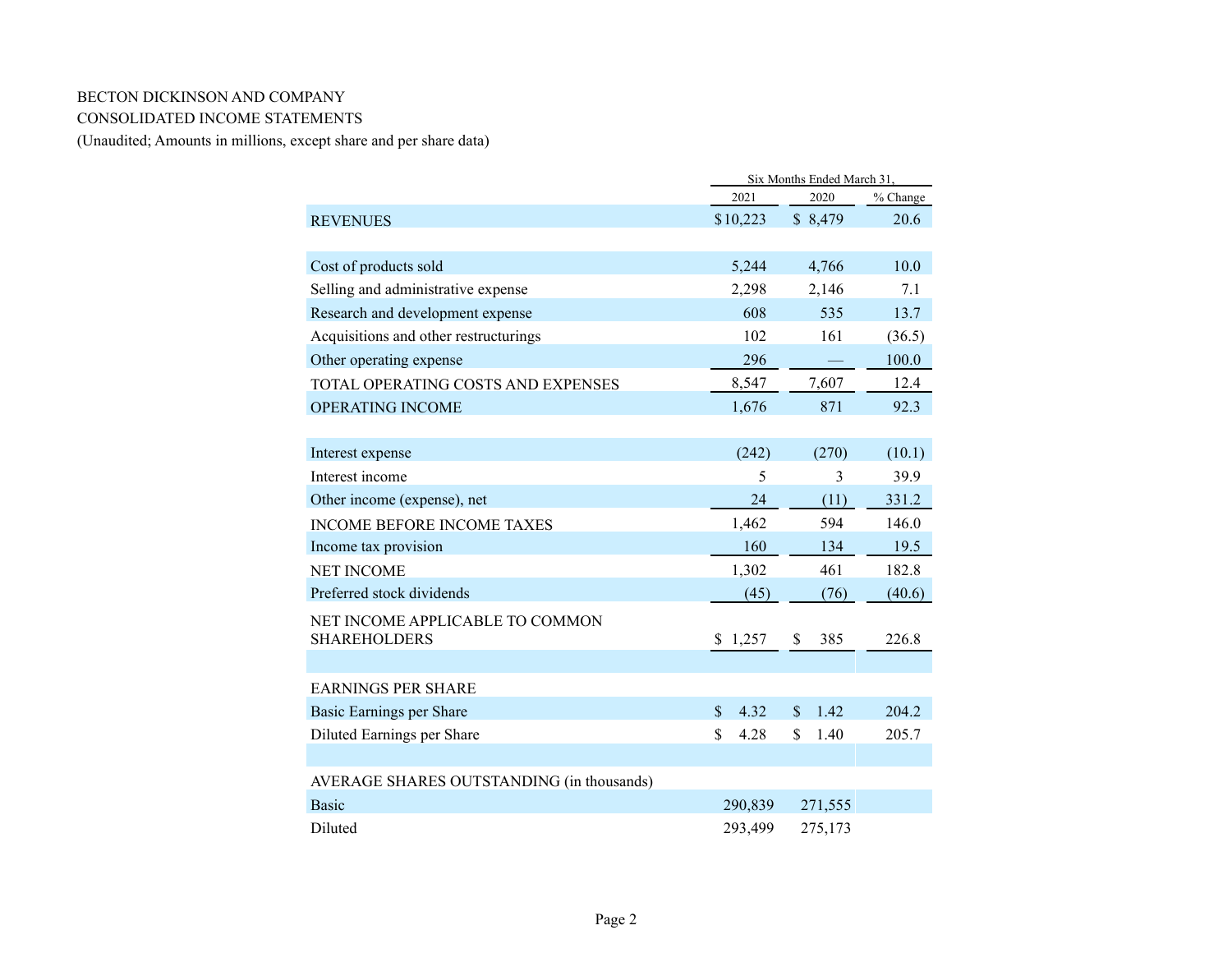# BECTON DICKINSON AND COMPANY CONDENSED CONSOLIDATED BALANCE SHEETS (Amounts in millions)

|                                             | March 31, 2021 | September 30, 2020 |
|---------------------------------------------|----------------|--------------------|
|                                             | (Unaudited)    |                    |
| <b>ASSETS</b>                               |                |                    |
| Cash and equivalents                        | \$<br>3,734    | \$<br>2,825        |
| Restricted cash                             | 164            | 92                 |
| Short-term investments                      | 24             | 20                 |
| Trade receivables, net                      | 2,118          | 2,398              |
| Inventories                                 | 2,895          | 2,743              |
| Prepaid expenses and other                  | 1,065          | 891                |
| <b>TOTAL CURRENT ASSETS</b>                 | 10,000         | 8,969              |
| Property, plant and equipment, net          | 6,142          | 5,923              |
| Goodwill and other intangibles, net         | 37,020         | 37,433             |
| <b>Other Assets</b>                         | 1,758          | 1,687              |
| <b>TOTAL ASSETS</b>                         | 54,921         | 54,012             |
| LIARILITIES AND SHAREHOLDERS' FOLIITY       |                |                    |
| Short-term debt                             | \$<br>1        | \$<br>707          |
| Other current liabilities                   | 5,375          | 5,129              |
| Long-term debt                              | 17,718         | 17,224             |
| Long-term employee benefit obligations      | 1,425          | 1,435              |
| Deferred income taxes and other liabilities | 5,575          | 5,753              |
| Shareholders' equity                        | 24,826         | 23,765             |
| TOTAL LIABILITIES AND SHAREHOLDERS' EQUITY  | \$<br>54,921   | \$<br>54,012       |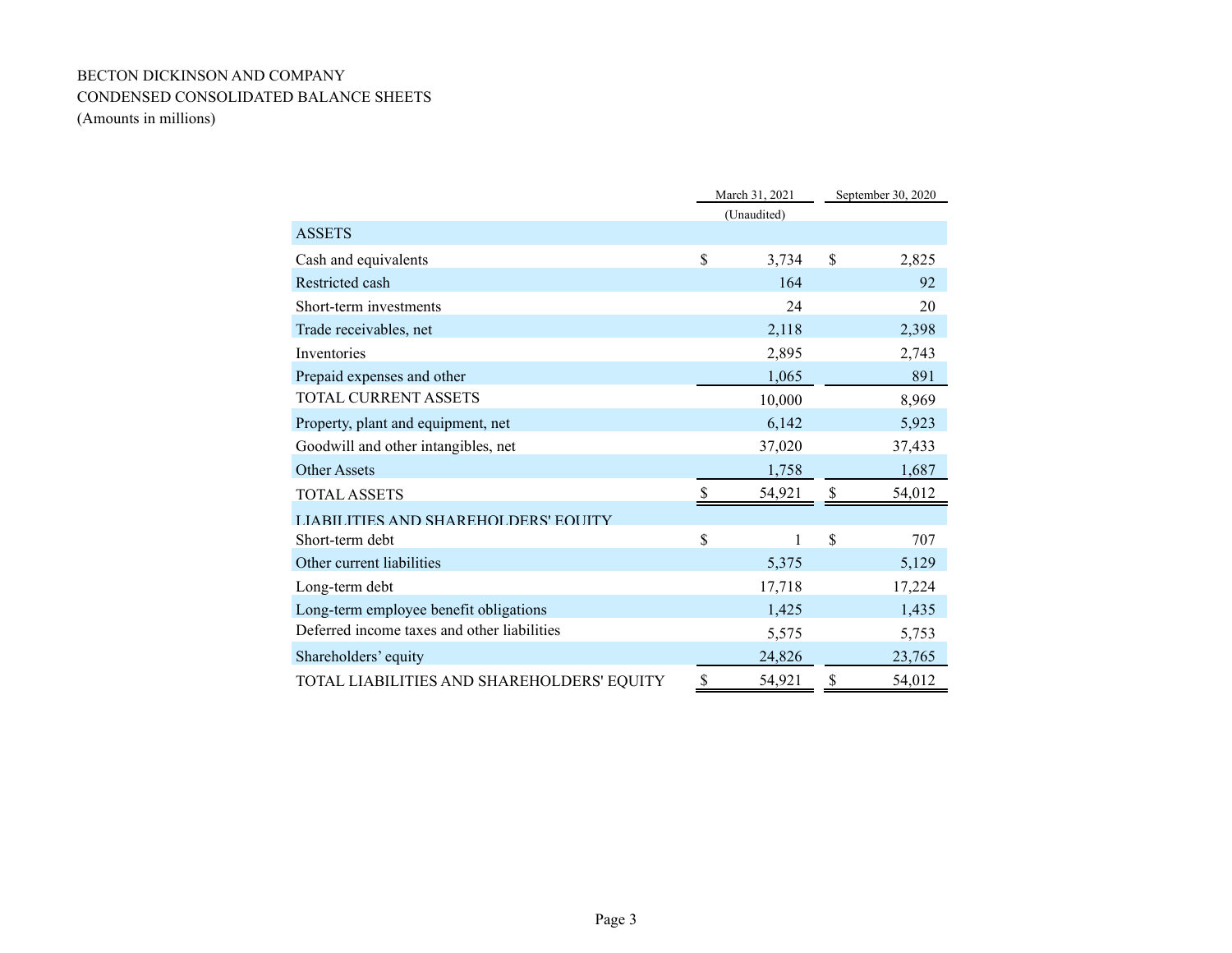# BECTON DICKINSON AND COMPANY CONDENSED CONSOLIDATED STATEMENTS OF CASH FLOWS (Amounts in millions)

|                                                                                |             | Six Months Ended March 31, |              |       |
|--------------------------------------------------------------------------------|-------------|----------------------------|--------------|-------|
|                                                                                |             | 2021                       |              | 2020  |
|                                                                                |             | (Unaudited)                |              |       |
| <b>OPERATING ACTIVITIES</b>                                                    |             |                            |              |       |
| Net income                                                                     | $\mathbf S$ | 1,302                      | $\mathbb{S}$ | 461   |
| Depreciation and amortization                                                  |             | 1,113                      |              | 1,067 |
| Change in operating assets and liabilities and other, net                      |             | 305                        |              | (332) |
| NET CASH PROVIDED BY OPERATING ACTIVITIES                                      |             | 2,721                      |              | 1,196 |
| <b>INVESTING ACTIVITIES</b>                                                    |             |                            |              |       |
| Capital expenditures                                                           |             | (499)                      |              | (395) |
| Acquisitions, net of cash acquired                                             |             | (179)                      |              |       |
| Other, net                                                                     |             | (186)                      |              | (147) |
| NET CASH USED FOR INVESTING ACTIVITIES                                         |             | (863)                      |              | (542) |
| <b>FINANCING ACTIVITIES</b>                                                    |             |                            |              |       |
| Change in credit facility borrowings                                           |             |                            |              | 210   |
| Proceeds from long-term debt and term loans                                    |             | 1,715                      |              | 1,900 |
| Payments of debt and term loans                                                |             | (1,998)                    |              | (305) |
| Dividends paid                                                                 |             | (528)                      |              | (505) |
| Other, net                                                                     |             | (82)                       |              | (90)  |
| NET CASH (USED FOR) PROVIDED BY FINANCING<br><b>ACTIVITIES</b>                 |             | (893)                      |              | 1,210 |
| Effect of exchange rate changes on cash and equivalents and<br>restricted cash |             | 17                         |              | (15)  |
| NET INCREASE IN CASH AND EQUIVALENTS AND<br><b>RESTRICTED CASH</b>             |             | 981                        |              | 1,849 |
| OPENING CASH AND EQUIVALENTS AND<br><b>RESTRICTED CASH</b>                     |             | 2,917                      |              | 590   |
| CLOSING CASH AND EQUIVALENTS AND<br><b>RESTRICTED CASH</b>                     | \$          | 3,898                      | S            | 2,439 |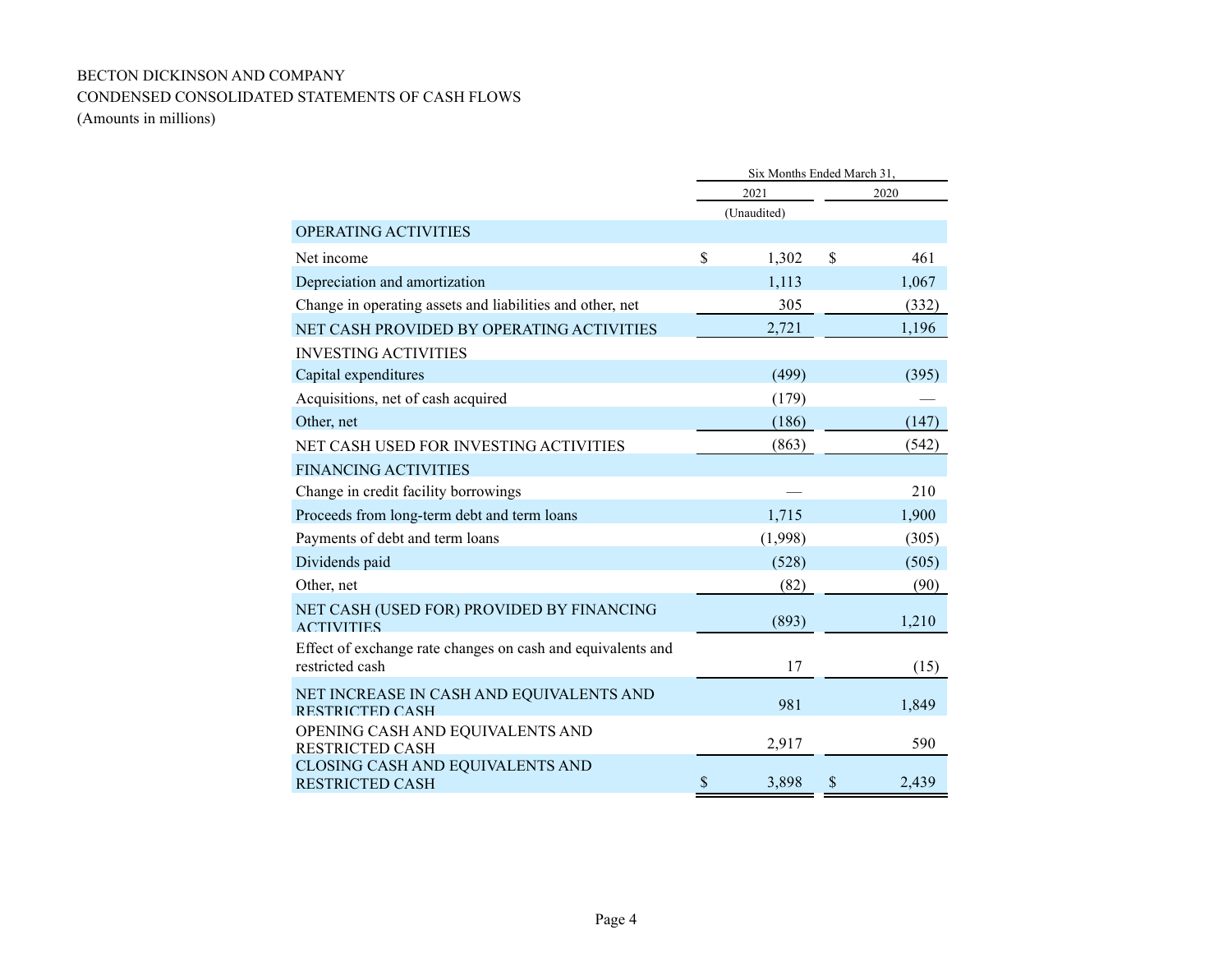# BECTON DICKINSON AND COMPANY SUPPLEMENTAL REVENUE INFORMATION REVENUES BY BUSINESS SEGMENTS AND UNITS - UNITED STATES

Three Months Ended March 31,

|                                        |               | А     |                           | B     | $C=(A-B)/B$ |
|----------------------------------------|---------------|-------|---------------------------|-------|-------------|
|                                        |               | 2021  |                           | 2020  | % Change    |
| <b>BD MEDICAL</b>                      |               |       |                           |       |             |
| Medication Delivery Solutions          | \$            | 531   | \$                        | 518   | 2.4         |
| <b>Medication Management Solutions</b> |               | 440   |                           | 449   | (2.0)       |
| Diabetes Care                          |               | 148   |                           | 142   | 4.8         |
| Pharmaceutical Systems                 |               | 100   |                           | 91    | 10.9        |
| <b>TOTAL</b>                           | $\mathbb{S}$  | 1,220 | $\boldsymbol{\mathsf{S}}$ | 1,200 | 1.7         |
|                                        |               |       |                           |       |             |
| <b>BD LIFE SCIENCES</b>                |               |       |                           |       |             |
| <b>Integrated Diagnostic Solutions</b> | $\mathbf S$   | 454   | $\mathbf S$               | 413   | 9.9         |
| <b>Biosciences</b>                     |               | 121   |                           | 108   | 12.2        |
| <b>TOTAL</b>                           | $\mathcal{S}$ | 576   | $\mathcal{S}$             | 522   | 10.4        |
| <b>BD INTERVENTIONAL</b>               |               |       |                           |       |             |
| Surgery                                | \$            | 227   | \$                        | 249   | (8.7)       |
| Peripheral Intervention                |               | 222   |                           | 242   | (8.2)       |
| Urology and Critical Care              |               | 217   |                           | 202   | 7.0         |
| <b>TOTAL</b>                           |               | 666   | $\mathbf{\hat{S}}$        | 693   | (3.9)       |
|                                        |               |       |                           |       |             |
| <b>TOTAL UNITED STATES</b>             | \$            | 2,462 | $\$$                      | 2,415 | 1.9         |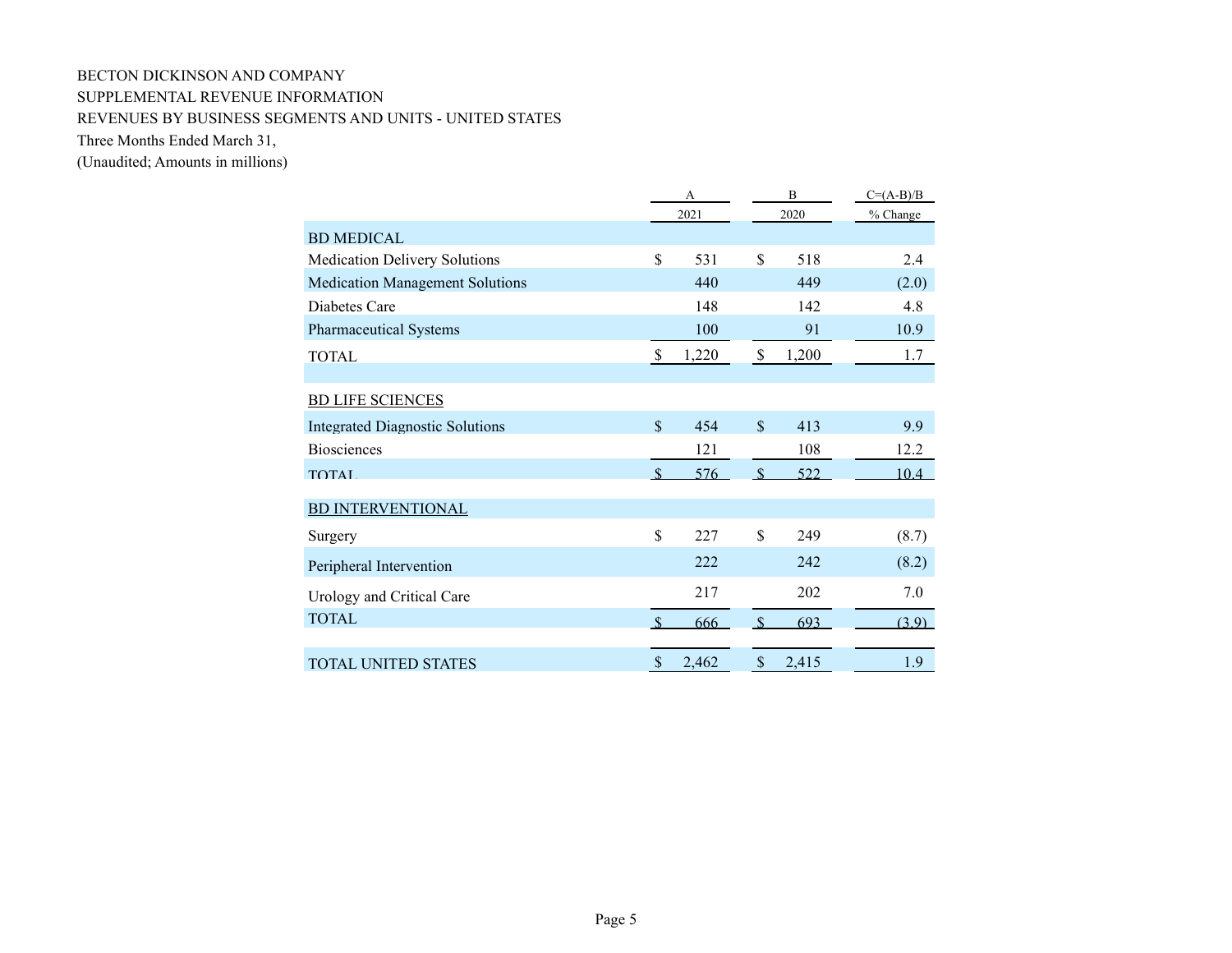# BECTON DICKINSON AND COMPANY SUPPLEMENTAL REVENUE INFORMATION REVENUES BY BUSINESS SEGMENTS AND UNITS - INTERNATIONAL

Three Months Ended March 31, (continued)

|                                        |               |       |               |                |               |                | $D=(A-B)/B$ | $E=(A-B-C)/B$ |
|----------------------------------------|---------------|-------|---------------|----------------|---------------|----------------|-------------|---------------|
|                                        |               |       |               | $\overline{B}$ |               | $\subset$      |             | % Change      |
|                                        |               | 2021  |               | 2020           |               | FX Impact      | Reported    | <b>FXN</b>    |
| <b>BD MEDICAL</b>                      |               |       |               |                |               |                |             |               |
| Medication Delivery Solutions          | \$            | 468   | \$            | 386            | \$            | 21             | 21.2        | 15.7          |
| <b>Medication Management Solutions</b> |               | 126   |               | 119            |               | 9              | 6.3         | (1.3)         |
| Diabetes Care                          |               | 135   |               | 137            |               | 6              | (0.9)       | (5.4)         |
| <b>Pharmaceutical Systems</b>          |               | 361   |               | 309            |               | 22             | 16.7        | 9.5           |
| <b>TOTAL</b>                           | \$            | 1,091 | \$            | 951            | $\mathcal{S}$ | 59             | 14.7        | 8.5           |
|                                        |               |       |               |                |               |                |             |               |
| <b>BD LIFE SCIENCES</b>                |               |       |               |                |               |                |             |               |
| <b>Integrated Diagnostic Solutions</b> | $\sqrt{\ }$   | 807   | $\mathbb{S}$  | 420            | \$            | 43             | 92.1        | 82.0          |
| <b>Biosciences</b>                     |               | 204   |               | 172            |               | 11             | 18.8        | 12.4          |
| <b>TOTAL</b>                           | <sup>\$</sup> | .010  | $\mathcal{S}$ | 591            | $\mathcal{S}$ | 54             | 70.9        | 61.8          |
| <b>BD INTERVENTIONAL</b>               |               |       |               |                |               |                |             |               |
| Surgery                                | \$            | 65    | \$            | 63             | \$            | $\overline{4}$ | 2.1         | (4.0)         |
| Peripheral Intervention                |               | 198   |               | 157            |               | 13             | 26.1        | 18.1          |
| Urology and Critical Care              |               | 82    |               | 76             |               | 5              | 7.1         | 0.9           |
| <b>TOTAL</b>                           |               | 345   |               | 297            |               | 21             | 16.1        | $9.0 -$       |
| <b>TOTAL INTERNATIONAL</b>             | \$            | 2,446 | $\mathcal{S}$ | 1,839          | $\mathcal{S}$ | 134            | 33.0        | 25.7          |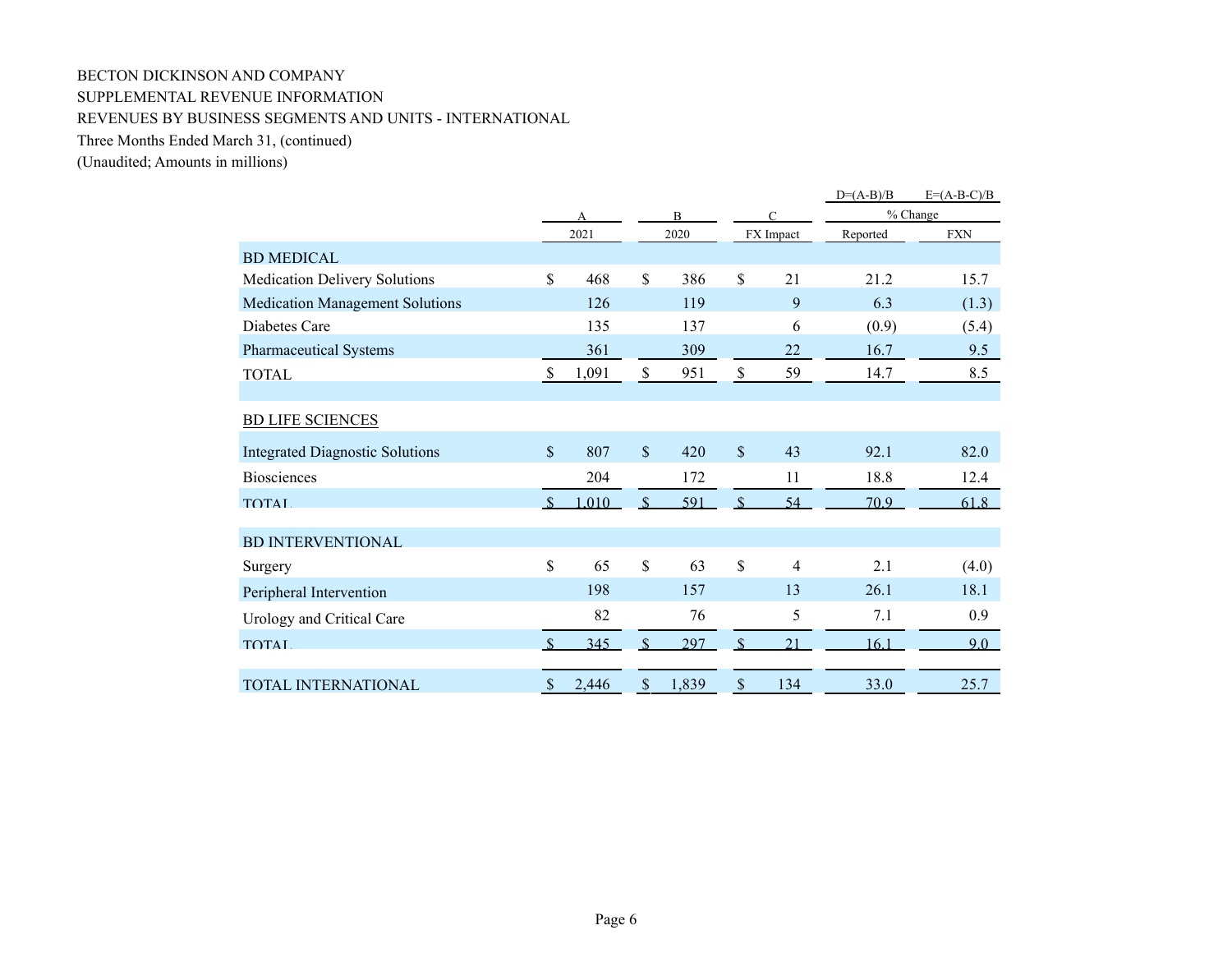# BECTON DICKINSON AND COMPANY SUPPLEMENTAL REVENUE INFORMATION REVENUES BY BUSINESS SEGMENTS AND UNITS - TOTAL

Three Months Ended March 31, (continued)

|                                        |                           |       |                    |                |                           |                | $D=(A-B)/B$    | $E=(A-B-C)/B$ |
|----------------------------------------|---------------------------|-------|--------------------|----------------|---------------------------|----------------|----------------|---------------|
|                                        |                           |       |                    | $\overline{B}$ |                           | $\subset$      |                | % Change      |
|                                        |                           | 2021  |                    | 2020           |                           | FX Impact      | Reported       | <b>FXN</b>    |
| <b>BD MEDICAL</b>                      |                           |       |                    |                |                           |                |                |               |
| <b>Medication Delivery Solutions</b>   | \$                        | 999   | $\mathbb S$        | 904            | \$                        | 21             | 10.4           | 8.1           |
| <b>Medication Management Solutions</b> |                           | 566   |                    | 568            |                           | 9              | (0.3)          | (1.9)         |
| Diabetes Care                          |                           | 284   |                    | 278            |                           | 6              | 2.0            | (0.2)         |
| <b>Pharmaceutical Systems</b>          |                           | 462   |                    | 400            |                           | 22             | 15.4           | 9.8           |
| <b>TOTAL</b>                           | \$                        | 2,311 | \$                 | 2,151          | $\$$                      | 59             | 7.4            | 4.7           |
|                                        |                           |       |                    |                |                           |                |                |               |
| <b>BD LIFE SCIENCES</b>                |                           |       |                    |                |                           |                |                |               |
| <b>Integrated Diagnostic Solutions</b> | $\mathcal{S}$             | 1,261 | $\mathbb S$        | 833            | $\boldsymbol{\mathsf{S}}$ | 43             | 51.3           | 46.2          |
| <b>Biosciences</b>                     |                           | 325   |                    | 280            |                           | 11             | 16.3           | 12.3          |
| <b>TOTAL</b>                           | $\boldsymbol{\mathsf{S}}$ | 1,586 | $\$$               | 1,113          | $\$$                      | 54             | 42.5           | 37.7          |
| <b>BD INTERVENTIONAL</b>               |                           |       |                    |                |                           |                |                |               |
| Surgery                                | \$                        | 292   | $\mathbb S$        | 312            | \$                        | $\overline{4}$ | (6.5)          | (7.7)         |
| Peripheral Intervention                |                           | 420   |                    | 399            |                           | 13             | 5.3            | 2.2           |
| Urology and Critical Care              |                           | 298   |                    | 279            |                           | 5              | 7.0            | 5.4           |
| <b>TOTAL</b>                           | $\mathcal{S}$             | 1.011 | $\mathbf{\hat{S}}$ | 990            | $\mathcal{S}$             | 21             | 2 <sub>1</sub> |               |
| <b>TOTAL REVENUES</b>                  | $\mathcal{S}$             | 4,907 | $\mathcal{S}$      | 4,253          | \$                        | 134            | 15.4           | 12.2          |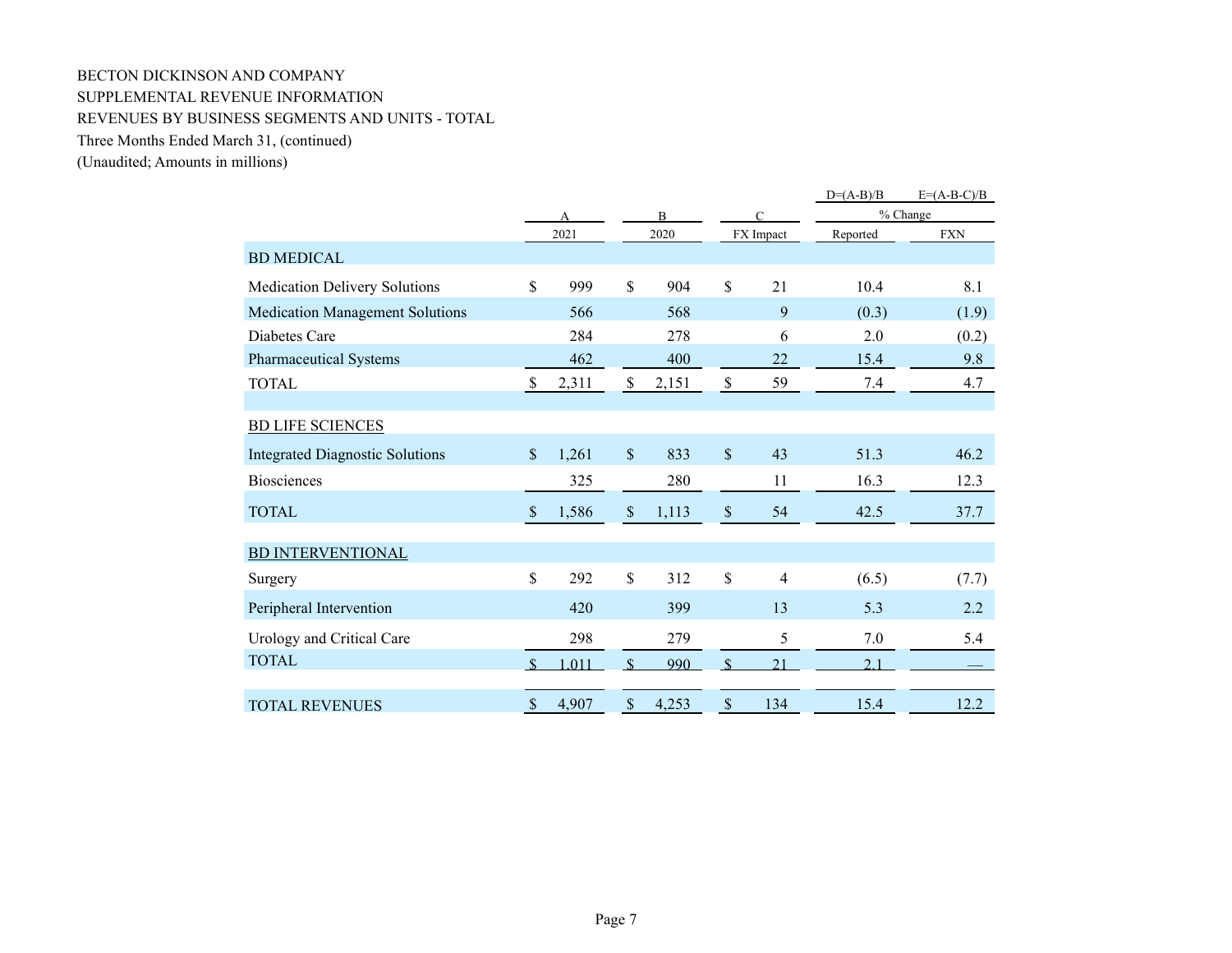# BECTON DICKINSON AND COMPANY SUPPLEMENTAL REVENUE INFORMATION REVENUES BY BUSINESS SEGMENTS AND UNITS - UNITED STATES Six Months Ended March 31, (Unaudited; Amounts in millions)

|                                        |                           | А     |              | $C=(A-B)/B$ |          |
|----------------------------------------|---------------------------|-------|--------------|-------------|----------|
|                                        | 2021                      |       | 2020         |             | % Change |
| <b>BD MEDICAL</b>                      |                           |       |              |             |          |
| <b>Medication Delivery Solutions</b>   | \$                        | 1,099 | \$           | 1,038       | 5.9      |
| <b>Medication Management Solutions</b> |                           | 917   |              | 912         | 0.6      |
| Diabetes Care                          |                           | 298   |              | 281         | 6.2      |
| <b>Pharmaceutical Systems</b>          |                           | 180   |              | 174         | 3.1      |
| <b>TOTAL</b>                           | \$                        | 2,494 | \$           | 2,404       | 3.7      |
|                                        |                           |       |              |             |          |
| <b>BD LIFE SCIENCES</b>                |                           |       |              |             |          |
| <b>Integrated Diagnostic Solutions</b> | $\mathbf{\hat{S}}$        | 1,469 | $\mathbb{S}$ | 799         | 83.7     |
| <b>Biosciences</b>                     |                           | 241   |              | 260         | (7.3)    |
| <b>TOTAL</b>                           | $\mathcal{S}$             | 1,710 | $\$\,$       | 1,060       | 61.4     |
|                                        |                           |       |              |             |          |
| <b>BD INTERVENTIONAL</b>               |                           |       |              |             |          |
| Surgery                                | \$                        | 489   | \$           | 505         | (3.2)    |
| Peripheral Intervention                |                           | 454   |              | 467         | (2.7)    |
| Urology and Critical Care              |                           | 445   |              | 409         | 8.8      |
| <b>TOTAL</b>                           | $\sqrt{3}$                | 1,388 | $\$\,$       | 1,381       | 0.5      |
|                                        |                           |       |              |             |          |
| <b>TOTAL UNITED STATES</b>             | $\boldsymbol{\mathsf{S}}$ | 5,592 | $\$\,$       | 4,845       | 15.4     |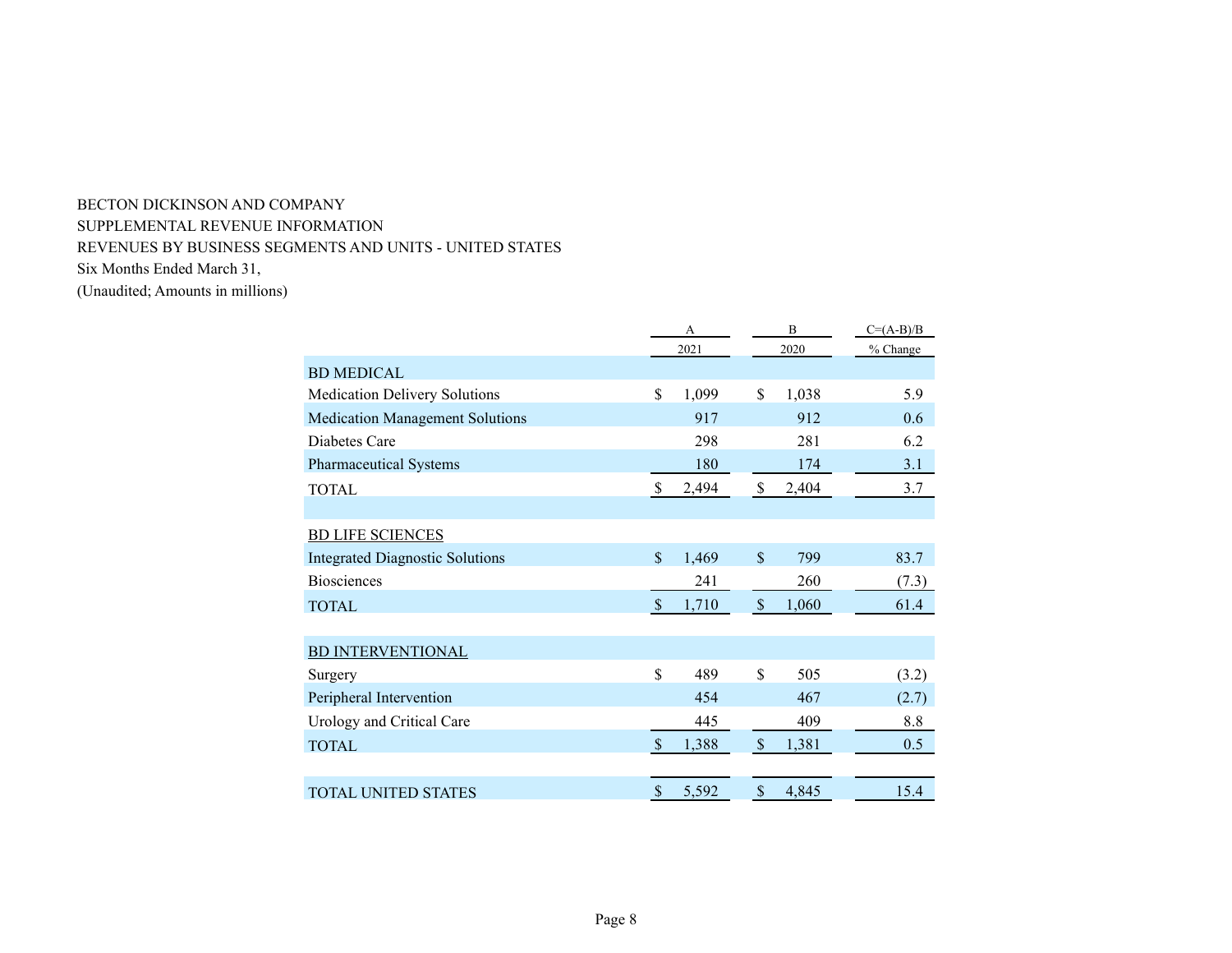# BECTON DICKINSON AND COMPANY

SUPPLEMENTAL REVENUE INFORMATION

REVENUES BY BUSINESS SEGMENTS AND UNITS - INTERNATIONAL

Six Months Ended March 31, (continued)

|                                        |                           |       |               |                |                           |           | $D=(A-B)/B$ | $E=(A-B-C)/B$ |  |
|----------------------------------------|---------------------------|-------|---------------|----------------|---------------------------|-----------|-------------|---------------|--|
|                                        |                           |       |               | $\overline{B}$ |                           | $\Gamma$  |             | % Change      |  |
|                                        |                           | 2021  |               | 2020           |                           | FX Impact | Reported    | <b>FXN</b>    |  |
| <b>BD MEDICAL</b>                      |                           |       |               |                |                           |           |             |               |  |
| <b>Medication Delivery Solutions</b>   | \$                        | 908   | \$            | 814            | $\mathcal{S}$             | 28        | 11.5        | 8.0           |  |
| <b>Medication Management Solutions</b> |                           | 278   |               | 231            |                           | 15        | 20.4        | 13.7          |  |
| Diabetes Care                          |                           | 271   |               | 266            |                           | 8         | 1.9         | (1.3)         |  |
| Pharmaceutical Systems                 |                           | 621   |               | 525            |                           | 34        | 18.4        | 11.9          |  |
| <b>TOTAL</b>                           | $\mathbf S$               | 2,078 | $\mathcal{S}$ | 1,836          | $\mathcal{S}$             | 86        | 13.2        | 8.5           |  |
| <b>BD LIFE SCIENCES</b>                |                           |       |               |                |                           |           |             |               |  |
| <b>Integrated Diagnostic Solutions</b> | $\boldsymbol{\mathsf{S}}$ | 1,459 | $\sqrt{\ }$   | 834            | $\mathcal{S}$             | 61        | 75.0        | 67.7          |  |
| <b>Biosciences</b>                     |                           | 396   |               | 342            |                           | 17        | 15.6        | 10.7          |  |
| <b>TOTAL</b>                           | $\boldsymbol{\mathsf{S}}$ | 1,855 | \$            | 1,176          | $\mathcal{S}$             | 78        | 57.7        | 51.1          |  |
| <b>BD INTERVENTIONAL</b>               |                           |       |               |                |                           |           |             |               |  |
| Surgery                                | \$                        | 135   | \$            | 133            | \$                        | 6         | 1.6         | (2.9)         |  |
| Peripheral Intervention                |                           | 392   |               | 327            |                           | 20        | 19.6        | 13.6          |  |
| Urology and Critical Care              |                           | 171   |               | 161            |                           | 8         | 6.2         | 1.5           |  |
| <b>TOTAL</b>                           | $\$$                      | 698   | \$            | 621            | $\$$                      | 33        | 12.3        | 6.9           |  |
| <b>TOTAL INTERNATIONAL</b>             | $\sqrt$                   | 4,631 | $\$$          | 3,634          | $\boldsymbol{\mathsf{S}}$ | 197       | 27.4        | 22.0          |  |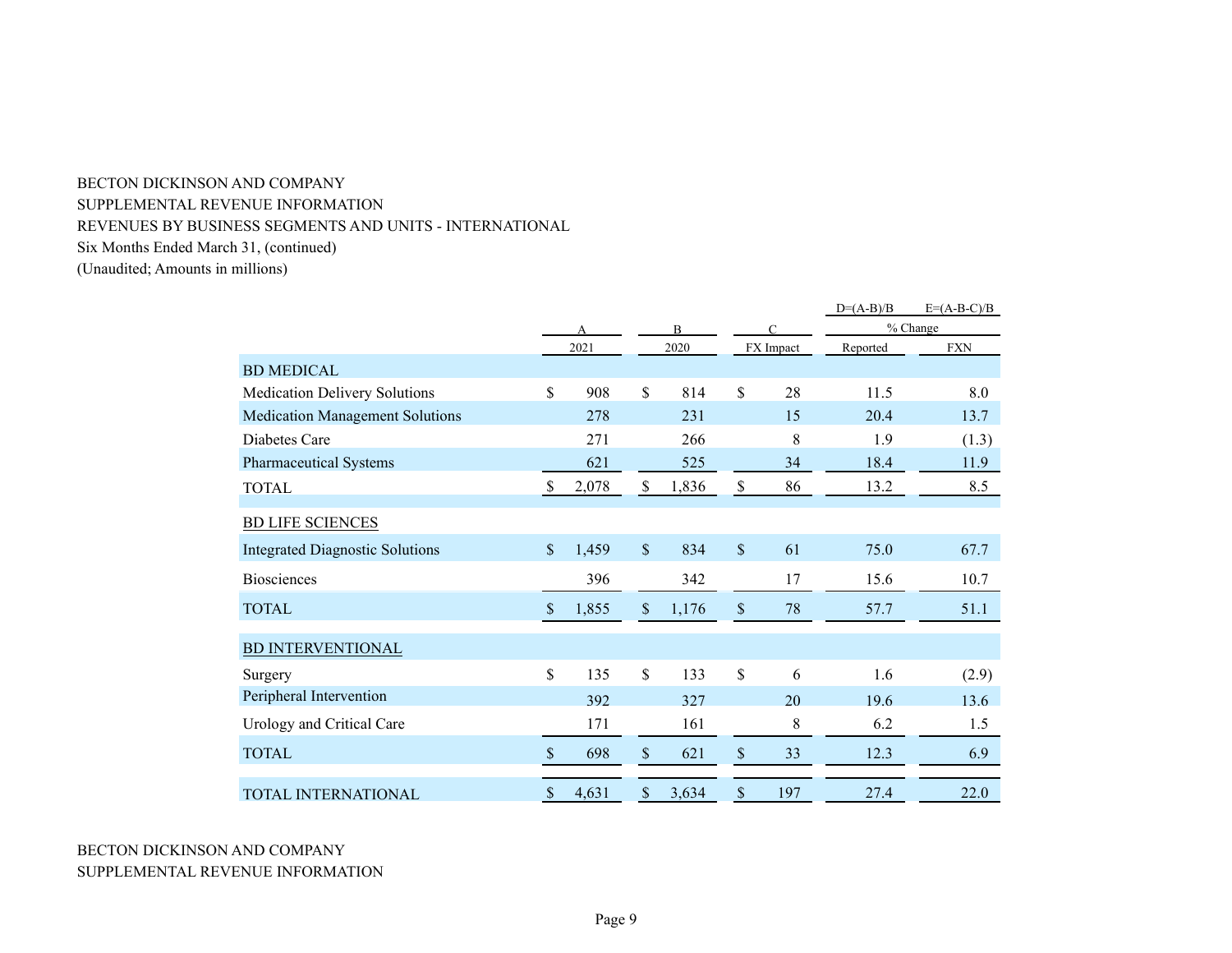### REVENUES BY BUSINESS SEGMENTS AND UNITS - TOTAL

# Six Months Ended March 31, (continued)

|                                        |                           |        |                    |       |                      |           | $D=(A-B)/B$ | $E=(A-B-C)/B$ |
|----------------------------------------|---------------------------|--------|--------------------|-------|----------------------|-----------|-------------|---------------|
|                                        |                           | А      |                    | B     |                      | C         |             | % Change      |
|                                        |                           | 2021   |                    | 2020  |                      | FX Impact | Reported    | <b>FXN</b>    |
| <b>BD MEDICAL</b>                      |                           |        |                    |       |                      |           |             |               |
| <b>Medication Delivery Solutions</b>   | \$.                       | 2,006  | \$                 | 1,852 | $\mathbb{S}$         | 28        | 8.3         | 6.8           |
| <b>Medication Management Solutions</b> |                           | 1,196  |                    | 1,143 |                      | 15        | 4.6         | 3.3           |
| Diabetes Care                          |                           | 569    |                    | 547   |                      | 8         | 4.1         | 2.5           |
| Pharmaceutical Systems                 |                           | 801    |                    | 699   |                      | 34        | 14.6        | 9.7           |
| <b>TOTAL</b>                           | $\mathbb{S}$              | 4,572  | \$                 | 4,241 | \$                   | 86        | 7.8         | 5.8           |
|                                        |                           |        |                    |       |                      |           |             |               |
| <b>BD LIFE SCIENCES</b>                |                           |        |                    |       |                      |           |             |               |
| <b>Integrated Diagnostic Solutions</b> | $\mathcal{S}$             | 2,928  | $\mathcal{S}$      | 1,633 | $\sqrt{\frac{2}{5}}$ | 61        | 79.3        | 75.5          |
| <b>Biosciences</b>                     |                           | 637    |                    | 603   |                      | 17        | 5.7         | 2.9           |
| <b>TOTAL</b>                           | $\mathbb{S}$              | 3,565  | \$                 | 2,236 | $\$$                 | 78        | 59.5        | 56.0          |
| <b>BD INTERVENTIONAL</b>               |                           |        |                    |       |                      |           |             |               |
| Surgery                                | \$                        | 624    | $\mathbf{\hat{S}}$ | 638   | $\mathbf{\hat{S}}$   | 6         | (2.2)       | (3.1)         |
| Peripheral Intervention                |                           | 846    |                    | 794   |                      | 20        | 6.5         | 4.0           |
| Urology and Critical Care              |                           | 616    |                    | 570   |                      | 8         | 8.1         | 6.7           |
| <b>TOTAL</b>                           |                           | 2.086  | $\mathcal{S}$      | 2.002 | $\mathbf{\hat{S}}$   | 33        | 42          | 2.5           |
|                                        |                           |        |                    |       |                      |           |             |               |
| <b>TOTAL REVENUES</b>                  | $\boldsymbol{\mathsf{S}}$ | 10,223 | $\$$               | 8,479 | $\$$                 | 197       | 20.6        | 18.2          |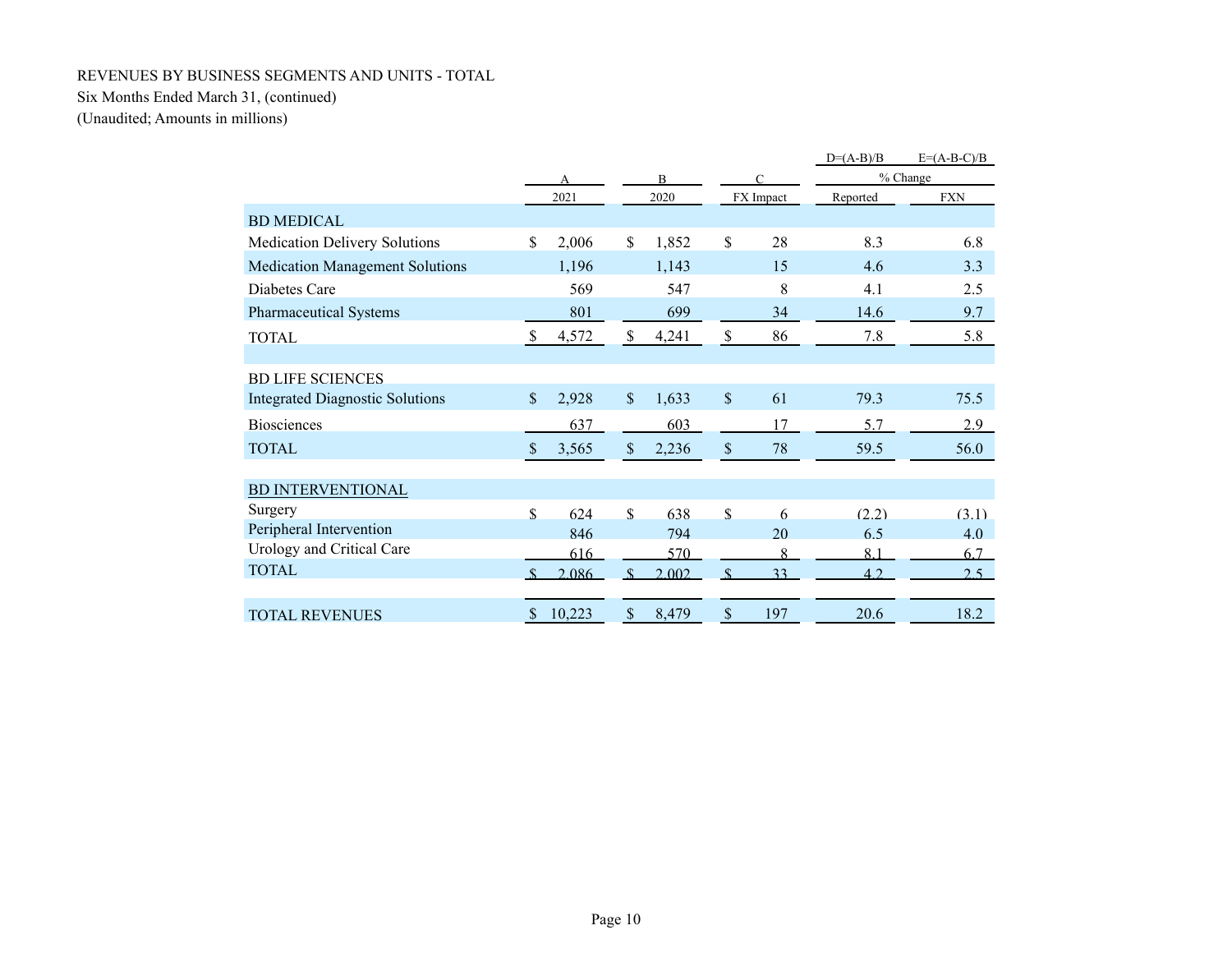# BECTON DICKINSON AND COMPANY SUPPLEMENTAL INFORMATION RECONCILIATION OF REPORTED DILUTED EPS TO ADJUSTED DILUTED EPS (Unaudited)

|                                                                                                                                      | Three Months Ended March 31, |        |         |                                    |                                          |          |                                            |  |  |
|--------------------------------------------------------------------------------------------------------------------------------------|------------------------------|--------|---------|------------------------------------|------------------------------------------|----------|--------------------------------------------|--|--|
|                                                                                                                                      | 2021                         | 2020   | Growth  | Foreign<br>Currency<br>Translation | Foreign<br>Currency<br>Neutral<br>Growth | Growth % | Foreign<br>Currency<br>Neutral<br>Growth % |  |  |
| Reported Diluted Earnings per Share                                                                                                  | \$0.94                       | \$0.53 | \$0.41  | 0.05<br>S.                         | \$0.36                                   | $77.4\%$ | 67.9 %                                     |  |  |
| Purchase accounting adjustments (\$348 million and \$340 million pre-tax, respectively)                                              | 1.19                         | 1.24   |         | 0.01                               |                                          |          |                                            |  |  |
| Integration costs (\$33 million and \$57 million pre-tax, respectively) $(2)$                                                        | 0.11                         | 0.21   |         |                                    |                                          |          |                                            |  |  |
| Restructuring costs (\$19 million and \$18 million pre-tax, respectively) $(2)$                                                      | 0.06                         | 0.07   |         | __                                 |                                          |          |                                            |  |  |
| Transaction gain/loss, product and other litigation-related matters (\$333 million and<br>\$199 million pre-tax, respectively) $(3)$ | 1.13                         | 0.72   |         |                                    |                                          |          |                                            |  |  |
| European regulatory initiative-related costs (\$33 million and \$27 million pre-tax,<br>respectively) $(4)$                          | 0.11                         | 0.10   |         |                                    |                                          |          |                                            |  |  |
| Investment gains/losses and asset impairments $(\$40$ million pre-tax) $(5)$                                                         |                              | 0.14   |         |                                    |                                          |          |                                            |  |  |
| Impacts of debt extinguishment (\$20 million pre-tax)                                                                                | 0.07                         |        |         |                                    |                                          |          |                                            |  |  |
| Income tax benefit of special items $(\$((125)$ million and $$((124)$ million, respectively)                                         | (0.43)                       | (0.45) |         |                                    |                                          |          |                                            |  |  |
| Adjusted Diluted Earnings per Share                                                                                                  | \$ 3.19                      | \$2.55 | \$ 0.64 | 0.06<br>\$                         | \$0.58                                   | 25.1 %   | 22.7 %                                     |  |  |

(1) Includes amortization and other adjustments related to the purchase accounting for acquisitions impacting identified intangible assets and valuation of fixed assets and debt.

(2) Represents integration and restructuring costs associated with acquisitions, as well as restructuring costs associated with simplification and other cost saving initiatives.

(3) The 2021 amount includes charges recorded to *Other operating expense* to record product liability reserves, including related legal defense costs, of \$296 million. The amounts in 2021 and 2020 include charges of \$37 million and \$199 million, respectively, recorded to *Cost of products sold* related to the estimate of future product remediation costs.

(4) Represents costs required to develop processes and systems to comply with regulations such as the European Union Medical Device Regulation ("EUMDR") and General Data Protection Regulation ("GDPR").

(5) The prior-period amount primarily represents a charge recorded to write down the carrying value of certain intangible assets in the Biosciences unit.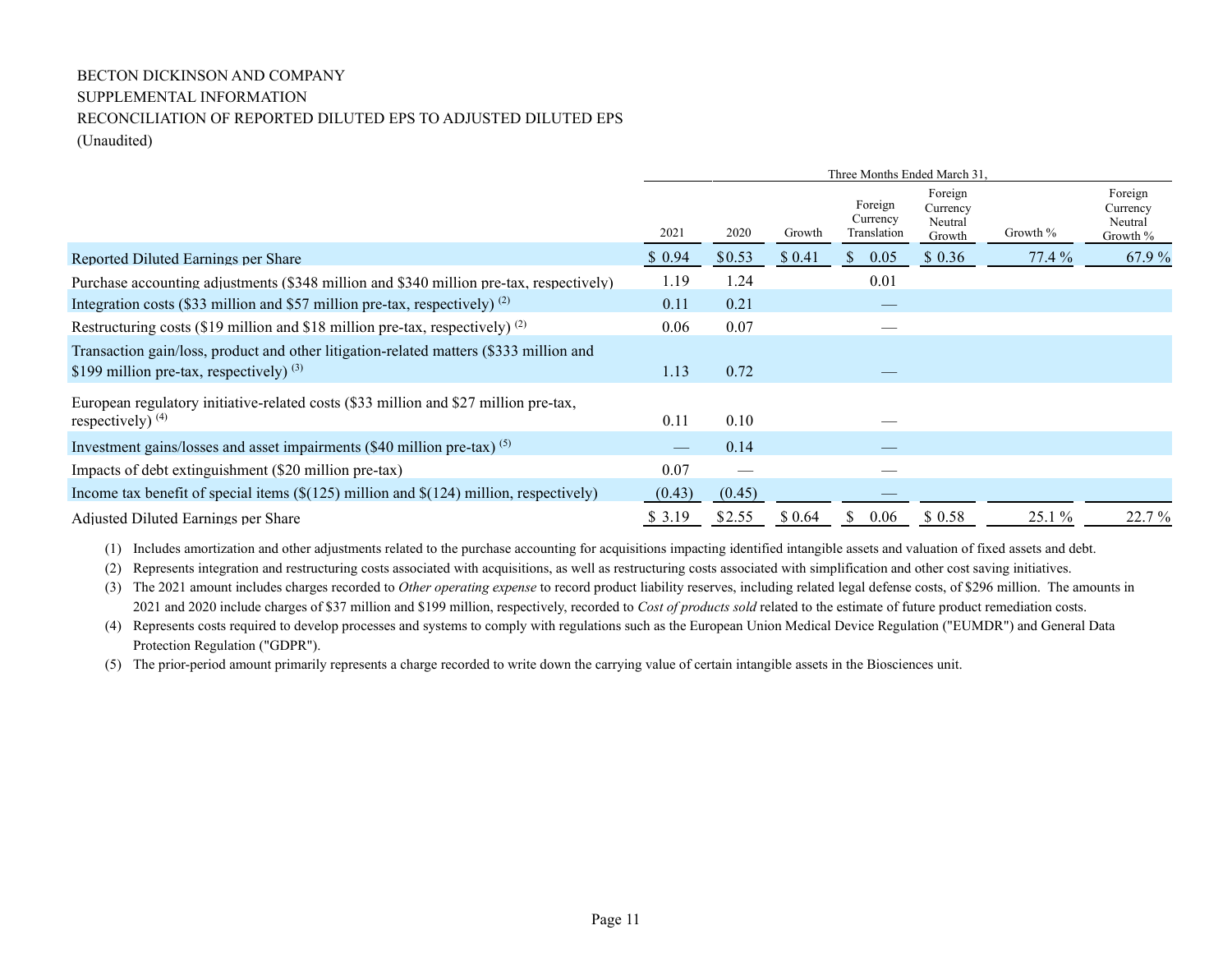# BECTON DICKINSON AND COMPANY SUPPLEMENTAL INFORMATION RECONCILIATION OF REPORTED DILUTED EPS TO ADJUSTED DILUTED EPS (Unaudited)

|                                                                                                                                       | Six Months Ended March 31. |        |        |                                    |                                          |          |                                            |  |
|---------------------------------------------------------------------------------------------------------------------------------------|----------------------------|--------|--------|------------------------------------|------------------------------------------|----------|--------------------------------------------|--|
|                                                                                                                                       | 2021                       | 2020   | Growth | Foreign<br>Currency<br>Translation | Foreign<br>Currency<br>Neutral<br>Growth | Growth % | Foreign<br>Currency<br>Neutral<br>Growth % |  |
| Reported Diluted Earnings per Share                                                                                                   | \$4.28                     | \$1.40 | \$2.88 |                                    | 2.88<br>\$                               | 205.7 %  | 205.7 %                                    |  |
| Purchase accounting adjustments (\$700 million and \$688 million pre-tax, respectively) <sup>(1)</sup>                                | 2.39                       | 2.50   |        | 0.01                               |                                          |          |                                            |  |
| Integration costs (\$66 million and \$119 million pre-tax, respectively) $(2)$                                                        | 0.22                       | 0.43   |        |                                    |                                          |          |                                            |  |
| Restructuring costs (\$36 million and \$41 million pre-tax, respectively) $^{(2)}$                                                    | 0.12                       | 0.15   |        |                                    |                                          |          |                                            |  |
| Transaction gain/loss, product and other litigation-related matters (\$328 million and \$258)<br>million pre-tax, respectively) $(3)$ | 1.12                       | 0.94   |        |                                    |                                          |          |                                            |  |
| European regulatory initiative-related costs (\$59 million and \$44 million pre-tax,<br>respectively) $(4)$                           | 0.20                       | 0.16   |        |                                    |                                          |          |                                            |  |
| Investment gains/losses and asset impairments $(\$41$ million pre-tax) $(5)$                                                          |                            | 0.15   |        |                                    |                                          |          |                                            |  |
| Impacts of debt extinguishment (\$30 million pre-tax)                                                                                 | 0.10                       |        |        |                                    |                                          |          |                                            |  |
| Income tax benefit of special items $(\$(204)$ million and $$(146)$ million, respectively)                                            | (0.69)                     | (0.53) |        |                                    |                                          |          |                                            |  |
| Adjusted Diluted Earnings per Share                                                                                                   | \$7.74                     | \$5.20 | \$2.54 | 0.01<br>Ъ.                         | S.<br>2.53                               | 48.8%    | 48.7 %                                     |  |

(1) Includes amortization and other adjustments related to the purchase accounting for acquisitions impacting identified intangible assets and valuation of fixed assets and debt.

(2) Represents integration and restructuring costs associated with acquisitions, as well as restructuring costs associated with simplification and other cost saving initiatives.

(3) The 2021 amount includes charges recorded to *Other operating expense* to record product liability reserves, including related legal defense costs, of \$296 million. The amounts in 2021 and 2020 include charges of \$37 million and \$258 million, respectively, recorded to *Cost of products sold* related to the estimate of future product remediation costs.

(4) Represents costs required to develop processes and systems to comply with regulations such as the EUMDR and GDPR.

(5) The prior-period amount primarily represents a charge recorded to write down the carrying value of certain intangible assets in the Biosciences unit.